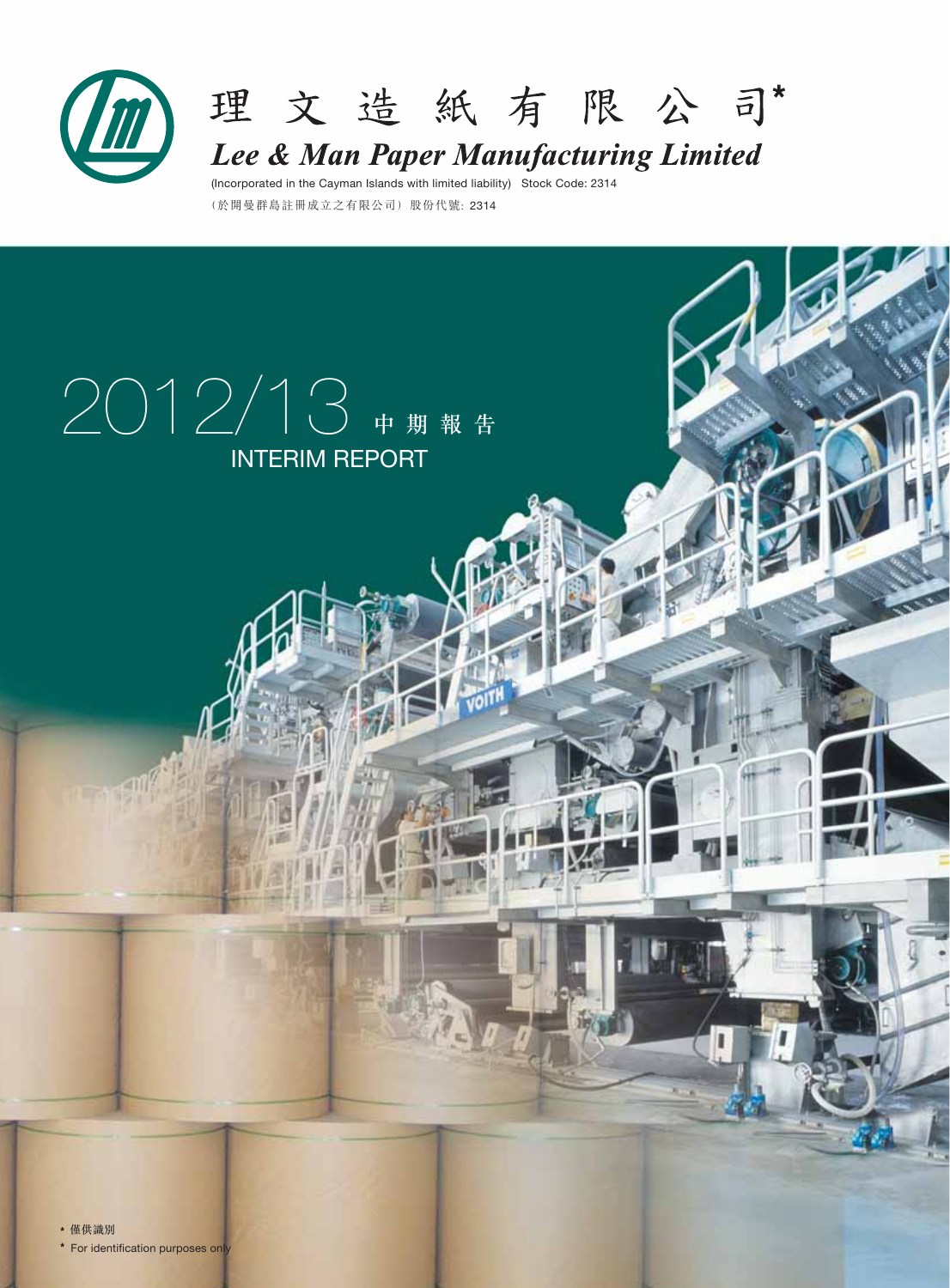

| 2  | Corporate Information                                    |
|----|----------------------------------------------------------|
|    | 公司資料                                                     |
|    | Condensed Consolidated Statement of Comprehensive Income |
|    | 簡明綜合全面收益表                                                |
| 5  | Condensed Consolidated Statement of Financial Position   |
|    | 簡明綜合財務狀況表                                                |
|    | Condensed Consolidated Statement of Cash Flows           |
|    | 簡明綜合現金流量表                                                |
| 8  | Condensed Consolidated Statement of Changes in Equity    |
|    | 簡明綜合權益變動表                                                |
| 9  | Notes to the Condensed Consolidated Financial Statements |
|    | 簡明綜合財務報表附註                                               |
| 25 | <b>Business Review and Outlook</b>                       |
|    | 業務回顧及展望                                                  |
| 26 | Management Discussion and Analysis                       |
|    | 管理層討論及分析                                                 |
| 28 | Other Information                                        |
|    | 其他資料                                                     |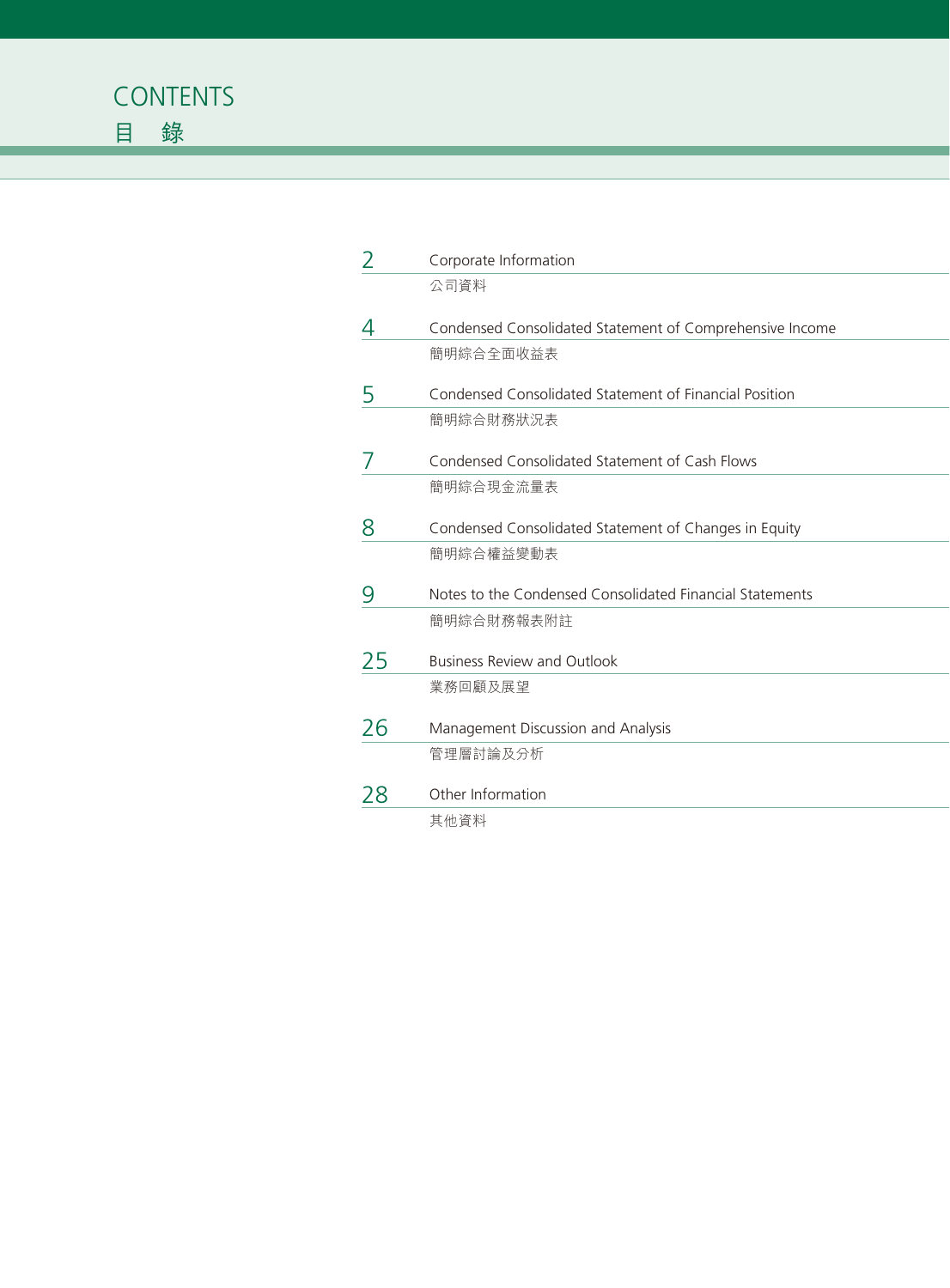# CORPORATE INFORMATION 公司資料

# **Board of Directors**

**Executive director** Mr Lee Wan Keung Patrick *(Chairman)* Mr Lee Man Chun Raymond *BBS JP (Chief Executive Officer)* Mr Lee Man Bun *MH* Mr Kunihiko Kashima

**Non-executive director** Professor Poon Chung Kwong *GBS JP* Mr Yoshio Haga *(Vice Chairman)*

**Independent non-executive director** Mr Wong Kai Tung Tony Mr Peter A Davies Mr Chau Shing Yim David

# **Audit Committee**

Mr Chau Shing Yim David *(Chairman)* Mr Wong Kai Tung Tony Mr Peter A Davies Mr Yoshio Haga

# **Remuneration Committee**

Mr Chau Shing Yim David *(Chairman)* Mr Wong Kai Tung Tony Mr Peter A Davies Mr Kunihiko Kashima

# **Nomination Committee**

Mr Lee Wan Keung Patrick *(Chairman)* Mr Kunihiko Kashima Mr Chau Shing Yim David Mr Wong Kai Tung Tony Mr Peter A Davies

# **Authorised Representatives**

Mr Lee Man Chun Raymond *BBS JP* Mr Cheung Kwok Keung

# **Company Secretary**

Mr Cheung Kwok Keung

# **Registered Office**

Cricket Square Hutchins Drive P.O. Box 2681 Grand Cayman KY1-1111 Cayman Islands

### **董事會**

**執行董事** 李運強先生(主席) 李文俊先生銅紫荊星章 太平紳士(首席執行官) 李文斌先生榮譽勳章 鹿島久仁彥先生

**非執行董事** 潘宗光教授金紫荊星章 太平紳士 芳賀義雄先生(副主席)

**獨立非執行董事** 王啟東先生 Peter A Davies先生 周承炎先生

#### **審核委員會** 周承炎先生(主席) 王啟東先生 Peter A Davies先生 芳賀義雄先生

## **薪酬委員會**

周承炎先生(主席) 王啟東先生 Peter A Davies先生 鹿島久仁彥先生

### **提名委員會**

李運強先生(主席) 鹿島久仁彥先生 周承炎先生 王啟東先生 Peter A Davies先生

### **授權代表**

李文俊先生銅紫荊星章 太平紳士 張國強先生

**公司秘書** 張國強先生

# **註冊辦事處**

Cricket Square Hutchins Drive P.O. Box 2681 Grand Cayman KY1-1111 Cayman Islands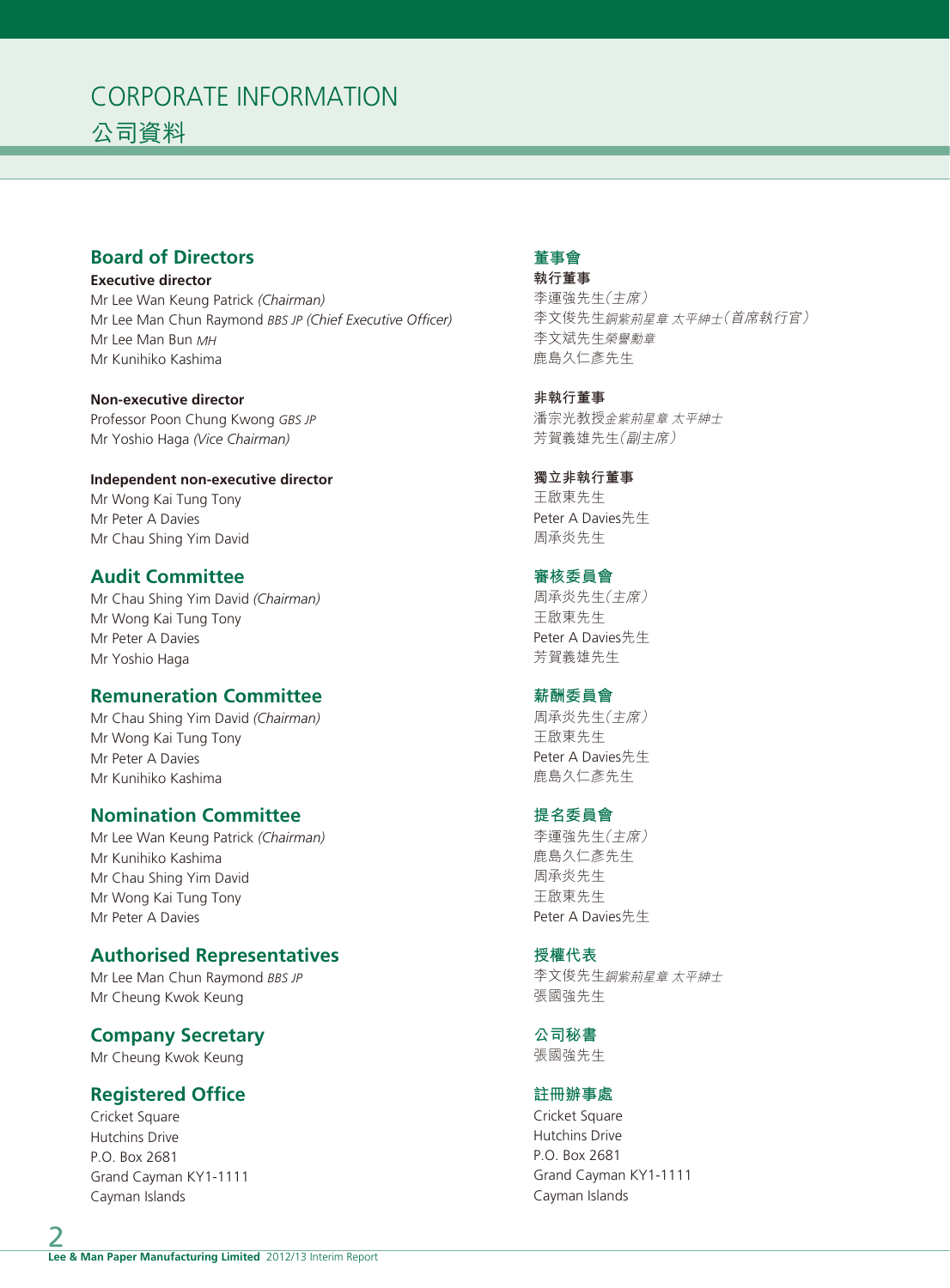# **Principal Office**

5th Floor, Liven House 61–63 King Yip Street Kwun Tong Kowloon Hong Kong

# **Principal Bankers**

**In Macau and Hong Kong:** Hang Seng Bank Standard Chartered Bank Citibank **HSBC** DBS

**In the PRC:** China Construction Bank Bank of China Agricultural Bank of China

## **Auditor**

Deloitte Touche Tohmatsu Certified Public Accountants

## **Principal Share Registrar and Transfer Office**

Butterfield Fulcrum Group (Cayman) Limited Butterfield House 68 Fort Street P.O. Box 705 George Town Grand Cayman Cayman Islands

# **Hong Kong Branch Share Registrar and Transfer Office**

Tricor Investor Services Limited 26/F Tesbury Centre 28 Queen's Road East Hong Kong

# **Website**

http://www.leemanpaper.com

#### **總辦事處**

香港 九龍觀塘 敬業街61–63號 利維大廈5樓

### **主要往來銀行**

**澳門及香港:** 恒生銀行 渣打銀行 花旗銀行 滙豐銀行 星展銀行

#### **中國:**

中國建設銀行 中國銀行 中國農業銀行

#### **核數師**

德勤‧關黃陳方會計師行 執業會計師

### **主要股份過戶登記處**

Butterfield Fulcrum Group (Cayman) Limited Butterfield House 68 Fort Street P.O. Box 705 George Town Grand Cayman Cayman Islands

### **香港股份過戶登記分處**

卓佳證券登記有限公司 香港 皇后大道東28號 金鐘滙中心26樓

### **網址**

http://www.leemanpaper.com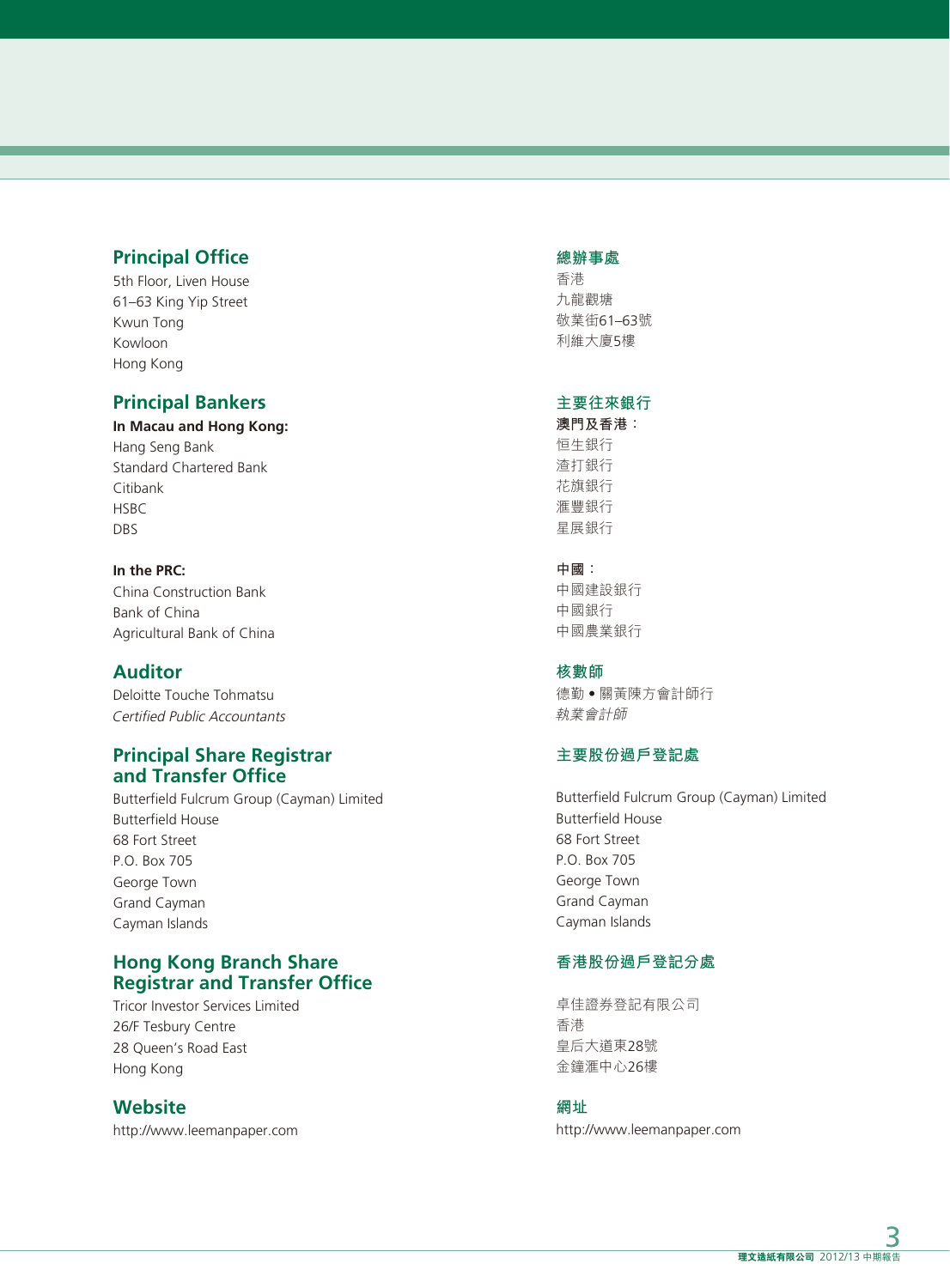# CONDENSED CONSOLIDATED STATEMENT OF COMPREHENSIVE INCOME 簡明綜合全面收益表

*For the six months ended 30 September 2012* 截至二零一二年九月三十日止六個月

The board of directors of Lee & Man Paper Manufacturing Limited (the "Company") is pleased to announce the unaudited condensed consolidated results of the Company and its subsidiaries (the "Group") for the six months ended 30 September 2012 together with the comparative figures as follows:

理文造紙有限公司( | 本公司 | ) 董事會欣然公布, 本公司及其附屬公司(「本集團」)截至二零一二年 九月三十日止六個月未經審核簡明綜合業績,連 同比較數字如下:

÷

# **Condensed Consolidated Statement of**

**Comprehensive Income**

*For the six months ended 30 September 2012*

截至二零一二年九月三十日止六個月

r.

**簡明綜合全面收益表**

|                                                                                                                                                                                                    |                                                         | <b>Notes</b><br>附註 | 2012<br>二零一二年<br>(unaudited)<br>(未經審核)<br><b>HK\$'000</b><br>千港元       | 2011<br>二零一一年<br>(unaudited)<br>(未經審核)<br>HK\$'000<br>千港元               |
|----------------------------------------------------------------------------------------------------------------------------------------------------------------------------------------------------|---------------------------------------------------------|--------------------|------------------------------------------------------------------------|-------------------------------------------------------------------------|
| Revenue<br>Cost of sales                                                                                                                                                                           | 收入<br>銷售成本                                              | 3                  | 7,223,721<br>(6, 114, 904)                                             | 7,360,334<br>(6, 351, 623)                                              |
| Gross profit<br>Other income<br>Net loss from fair value changes of derivative 衍生金融工具公平值<br>financial instruments<br>Distribution and selling expenses<br>Administrative expenses<br>Finance costs | 手利<br>其他收入<br>變動淨虧損<br>分銷及銷售費用<br>行政費用<br>財務成本          | 4                  | 1,108,817<br>148,559<br>(894)<br>(124, 389)<br>(305, 048)<br>(50, 252) | 1,008,711<br>151,999<br>(4,055)<br>(111, 026)<br>(275, 317)<br>(45,072) |
| Profit before tax<br>Income tax expense                                                                                                                                                            | 除税前盈利<br>利得税支出                                          | 5                  | 776,793<br>(102, 541)                                                  | 725,240<br>(78, 564)                                                    |
| Profit for the period                                                                                                                                                                              | 期內盈利                                                    | 6                  | 674,252                                                                | 646,676                                                                 |
| Other comprehensive (expense) income<br>Exchange differences arising on translation<br>of foreign operations<br>Net adjustment of hedging reserve<br>reclassified to profit or loss                | 其他全面(開支)收益<br>換算境外經營產生之<br>匯兑差額<br>從對沖儲備重新分類<br>至損益之淨調整 |                    | (114, 896)                                                             | 290,617<br>26,013                                                       |
| Other comprehensive (expense) income<br>for the period                                                                                                                                             | 期內其他全面(開支)收益                                            |                    | (114, 896)                                                             | 316,630                                                                 |
| Total comprehensive income for the period                                                                                                                                                          | 期內總全面收益                                                 |                    | 559,356                                                                | 963,306                                                                 |
| Dividends:<br>- Final dividend paid                                                                                                                                                                | 股息:<br>一已付末期股息                                          | 7                  | 243,860                                                                | 375,170                                                                 |
| - Interim dividend declared                                                                                                                                                                        | 一宣派中期股息                                                 |                    | 234,481                                                                | 225,102                                                                 |
|                                                                                                                                                                                                    |                                                         |                    | <b>HK</b> cents<br>港仙                                                  | HK cents<br>港仙                                                          |
| Earnings per share<br>– Basic                                                                                                                                                                      | 每股盈利<br>一基本                                             | 8                  | 14.38                                                                  | 13.79                                                                   |
| - Diluted                                                                                                                                                                                          | -攤薄                                                     |                    | 14.29                                                                  | 13.68                                                                   |
|                                                                                                                                                                                                    |                                                         |                    |                                                                        |                                                                         |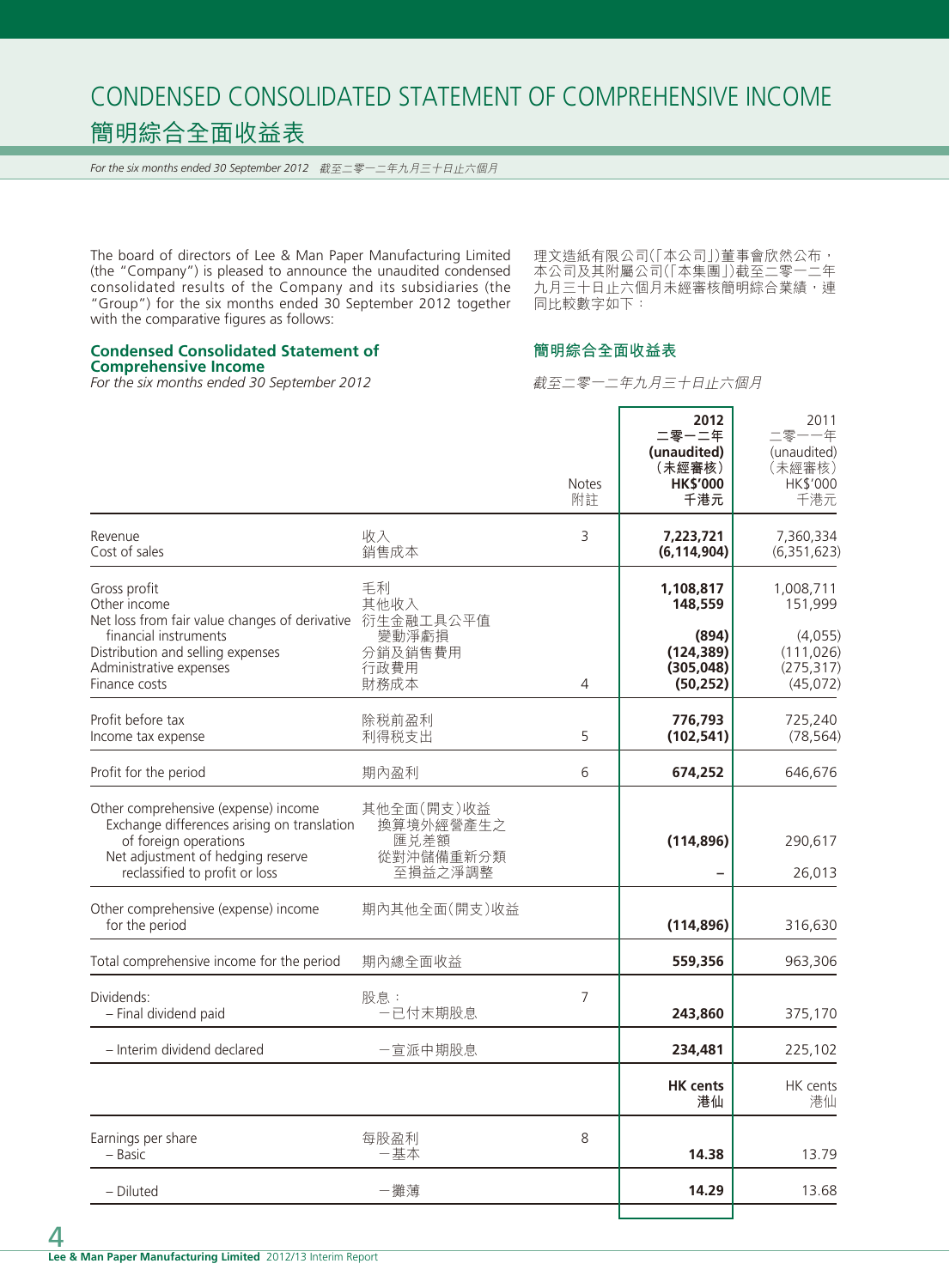# CONDENSED CONSOLIDATED STATEMENT OF FINANCIAL POSITION 簡明綜合財務狀況表

*At 30 September 2012* 於二零一二年九月三十日

|                                                                                                                                                                                                                               |                                                                               | <b>Notes</b><br>附註 | 30 September<br>2012<br>二零一二年<br>九月三十日<br>(unaudited)<br>(未經審核)<br><b>HK\$'000</b><br>千港元 | 31 March<br>2012<br>二零一二年<br>三月三十一日<br>(audited)<br>(經審核)<br>HK\$'000<br>千港元 |
|-------------------------------------------------------------------------------------------------------------------------------------------------------------------------------------------------------------------------------|-------------------------------------------------------------------------------|--------------------|-------------------------------------------------------------------------------------------|------------------------------------------------------------------------------|
| <b>NON-CURRENT ASSETS</b><br>Property, plant and equipment<br>Prepaid lease payments<br>Deposits paid for acquisition of property,<br>plant and equipment and land use rights<br>Interest in a JCE                            | 非流動資產<br>物業、廠房及設備<br>預付租賃款項<br>購置物業、廠房及設備及<br>土地使用權所付訂金<br>共同控制實體權益           | 9<br>10            | 17,797,567<br>522,951<br>2,596<br>25                                                      | 16,923,134<br>494,704<br>143,213<br>25                                       |
| Loan to a JCE<br>Tax recoverable<br>Retirement benefit assets                                                                                                                                                                 | 共同控制實體貸款<br>可收回税項<br>退休福利資產                                                   | 10                 | 50,740<br>52,670<br>988                                                                   | 9,400<br>39,670<br>988                                                       |
|                                                                                                                                                                                                                               |                                                                               |                    | 18,427,537                                                                                | 17,611,134                                                                   |
| <b>CURRENT ASSETS</b><br>Inventories<br>Prepaid lease payments<br>Trade and other receivables<br>Amounts due from related companies<br>Derivative financial instruments<br>Restricted bank deposits<br>Bank balances and cash | 流動資產<br>存貨<br>預付租賃款項<br>應收貿易及其他賬款<br>應收關連公司款項<br>衍生金融工具<br>受限制銀行存款<br>銀行結餘及現金 | 11<br>12           | 2,697,095<br>10,396<br>4,918,905<br>19,991<br>966<br>723,907                              | 3,124,245<br>10,956<br>5,241,830<br>19,531<br>867<br>972<br>731,498          |
| <b>CURRENT LIABILITIES</b><br>Derivative financial instruments<br>Trade and other payables<br>Amount due to a substantial shareholder<br>Tax payable<br><b>Bank borrowings</b>                                                | 流動負債<br>衍生金融工具<br>應付貿易及其他賬款<br>應付主要股東款項<br>應付税項<br>銀行借貸                       | 13                 | 8,371,260<br>2<br>2,707,267<br>51,051<br>3,470,389                                        | 9,129,899<br>9,434<br>3,127,287<br>7,626<br>66,159<br>2,895,518              |
|                                                                                                                                                                                                                               |                                                                               |                    | 6,228,709                                                                                 | 6,106,024                                                                    |
| <b>NET CURRENT ASSETS</b>                                                                                                                                                                                                     | 流動資產淨值                                                                        |                    | 2,142,551                                                                                 | 3,023,875                                                                    |
| <b>TOTAL ASSETS LESS CURRENT</b><br><b>LIABILITIES</b>                                                                                                                                                                        | 資產總值減流動負債                                                                     |                    | 20,570,088                                                                                | 20,635,009                                                                   |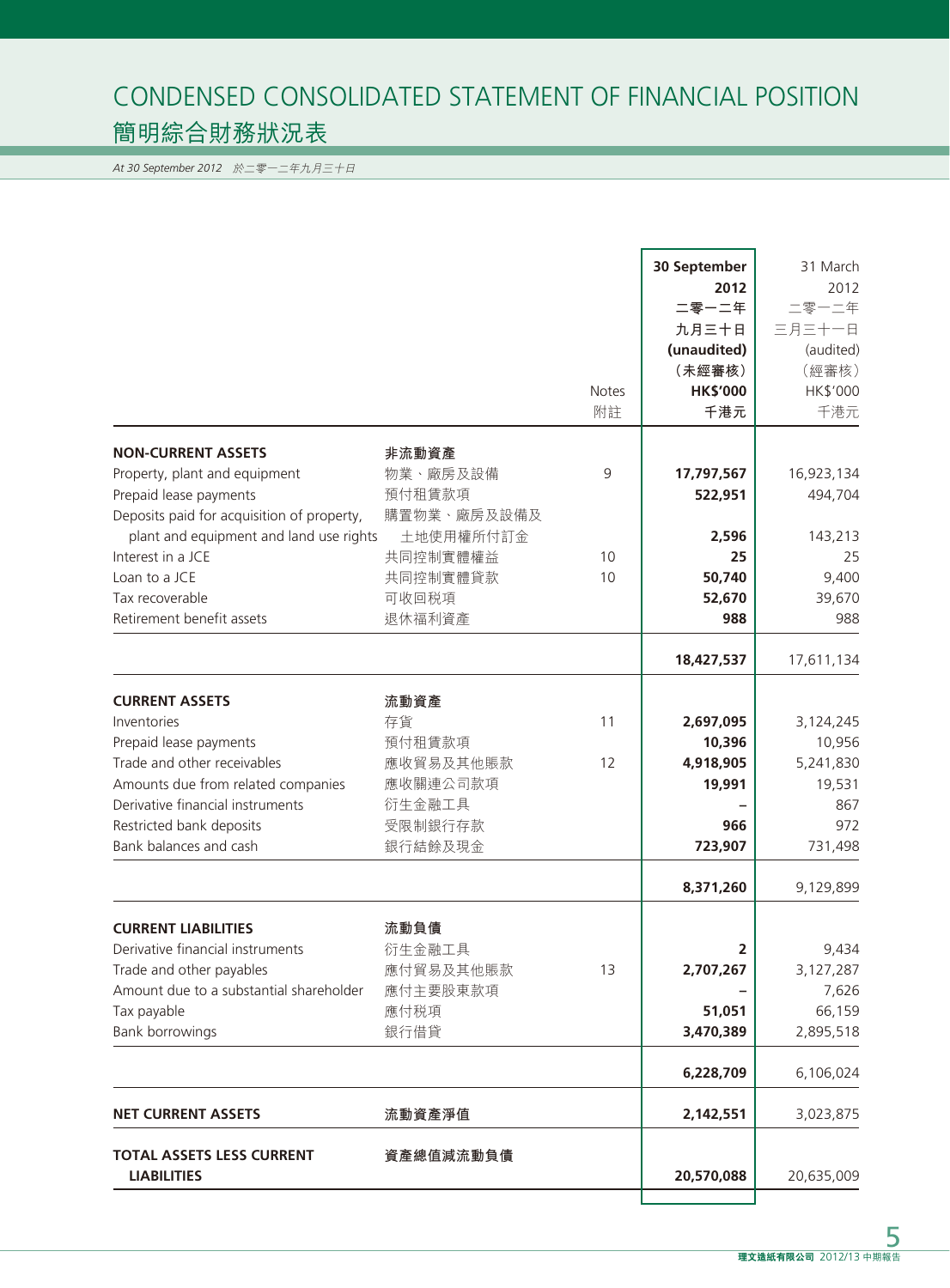# CONDENSED CONSOLIDATED STATEMENT OF FINANCIAL POSITION 簡明綜合財務狀況表

*At 30 September 2012* 於二零一二年九月三十日

|                                |        |              | 30 September    | 31 March   |
|--------------------------------|--------|--------------|-----------------|------------|
|                                |        |              | 2012            | 2012       |
|                                |        |              | 二零一二年           | 二零一二年      |
|                                |        |              | 九月三十日           | 三月三十一日     |
|                                |        |              | (unaudited)     | (audited)  |
|                                |        |              | (未經審核)          | (經審核)      |
|                                |        | <b>Notes</b> | <b>HK\$'000</b> | HK\$'000   |
|                                |        | 附註           | 千港元             | 千港元        |
|                                |        |              |                 |            |
| <b>NON-CURRENT LIABILITIES</b> | 非流動負債  |              |                 |            |
| Bank borrowings                | 銀行借貸   |              | 6,236,450       | 6,663,795  |
| Deferred tax liabilities       | 遞延税項負債 |              | 519,929         | 473,001    |
|                                |        |              | 6,756,379       | 7,136,796  |
|                                |        |              |                 |            |
|                                |        |              | 13,813,709      | 13,498,213 |
| <b>CAPITAL AND RESERVES</b>    | 股本及儲備  |              |                 |            |
| Share capital                  | 股本     | 14           | 117,241         | 117,241    |
|                                |        |              |                 |            |
| Reserves                       | 儲備     |              | 13,696,468      | 13,380,972 |
|                                |        |              | 13,813,709      | 13,498,213 |
|                                |        |              |                 |            |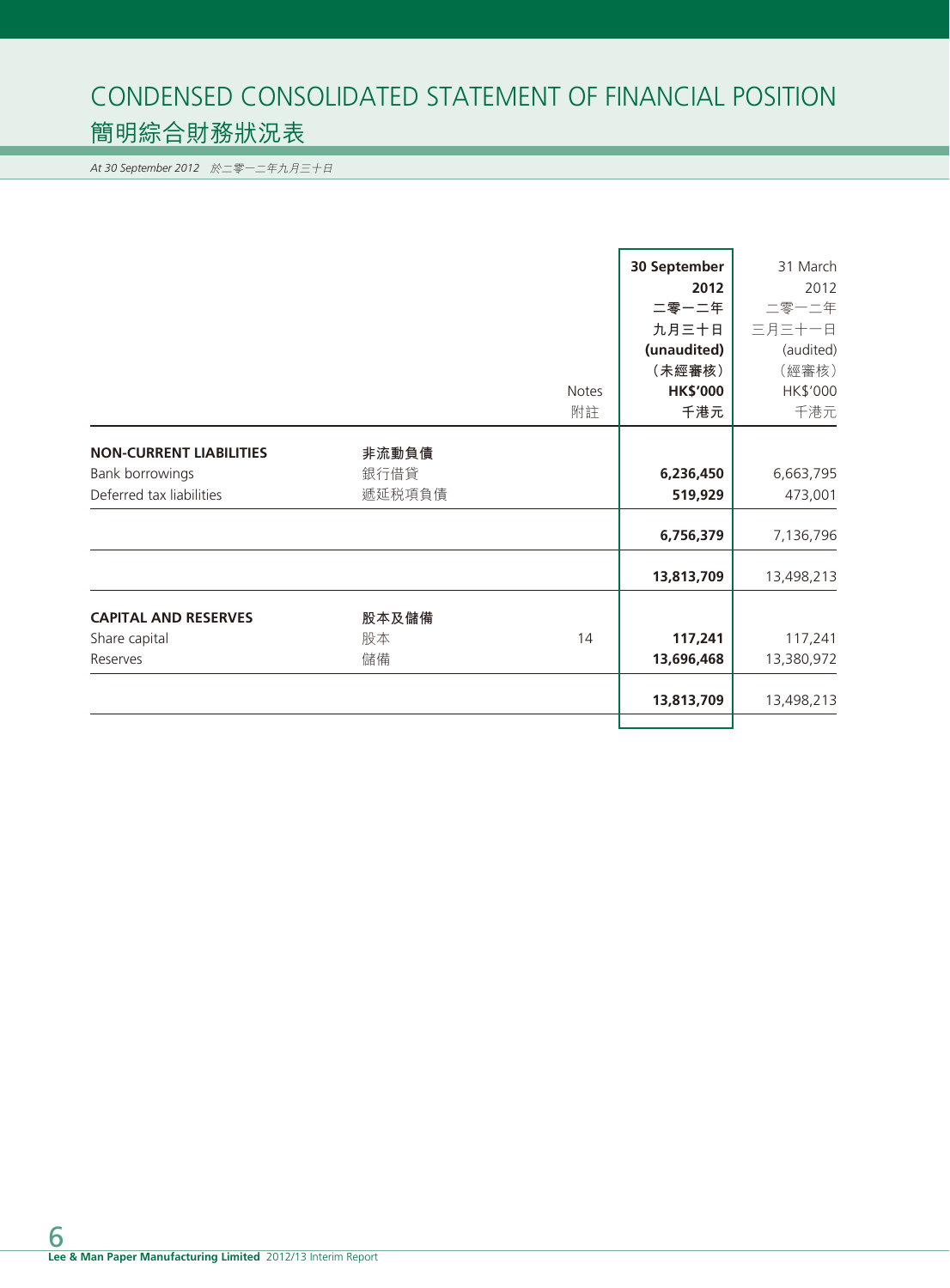# CONDENSED CONSOLIDATED STATEMENT OF CASH FLOWS 簡明綜合現金流量表

*For the six months ended 30 September 2012* 截至二零一二年九月三十日止六個月

|                                                                                    |                       | 2012            | 2011          |
|------------------------------------------------------------------------------------|-----------------------|-----------------|---------------|
|                                                                                    |                       | 二零一二年           | 二零一一年         |
|                                                                                    |                       | (unaudited)     | (unaudited)   |
|                                                                                    |                       | (未經審核)          | (未經審核)        |
|                                                                                    |                       | <b>HK\$'000</b> | HK\$'000      |
|                                                                                    |                       | 千港元             | 千港元           |
| Net cash from operating activities                                                 | 經營業務所得現金淨額            | 1,132,691       | 240,189       |
| Net cash used in investing activities                                              | 投資活動動用現金淨額            |                 |               |
| Purchases of and deposits paid on property,                                        | 購置物業、廠房及設備及           |                 |               |
| plant and equipment                                                                | 所付訂金                  | (986, 815)      | (1, 201, 665) |
| Loan to a JCE                                                                      | 共同控制實體貸款              | (41, 340)       |               |
| Prepaid lease payments                                                             | 預付租賃款項                | (27, 687)       | (723)         |
| Interest received                                                                  | 已收利息                  | 10,065          | 4,929         |
| Proceeds on disposal of property, plant and                                        | 出售物業、廠房及設備所得款項        |                 |               |
| equipment                                                                          |                       | 1,823           |               |
| Decrease (increase) in restricted bank deposits                                    | 受限制銀行存款減少(增加)         | 6               | (1,076)       |
| Other investing activities                                                         | 其他投資活動                |                 | 446           |
|                                                                                    |                       | (1,043,948)     | (1, 198, 089) |
| Net cash (used in) from financing activities                                       | 融資活動(所用)所得現金淨額        |                 |               |
| Net bank borrowings raised                                                         | 籌集銀行貸款淨額              | 147,526         | 874,267       |
| Dividends paid                                                                     | 已付股息                  | (243, 860)      | (375, 170)    |
|                                                                                    |                       | (96, 334)       | 499,097       |
| Net decrease in cash and cash equivalents                                          | 現金及現金等價物減少淨額          | (7, 591)        | (458, 803)    |
| Cash and cash equivalents brought forward                                          | 現金及現金等價物承前結餘          | 731,498         | 1,228,116     |
|                                                                                    |                       |                 |               |
| Cash and cash equivalents carried forward<br>represented by bank balances and cash | 現金及現金等價物結轉銀行結餘<br>及現金 | 723,907         | 769,313       |
|                                                                                    |                       |                 |               |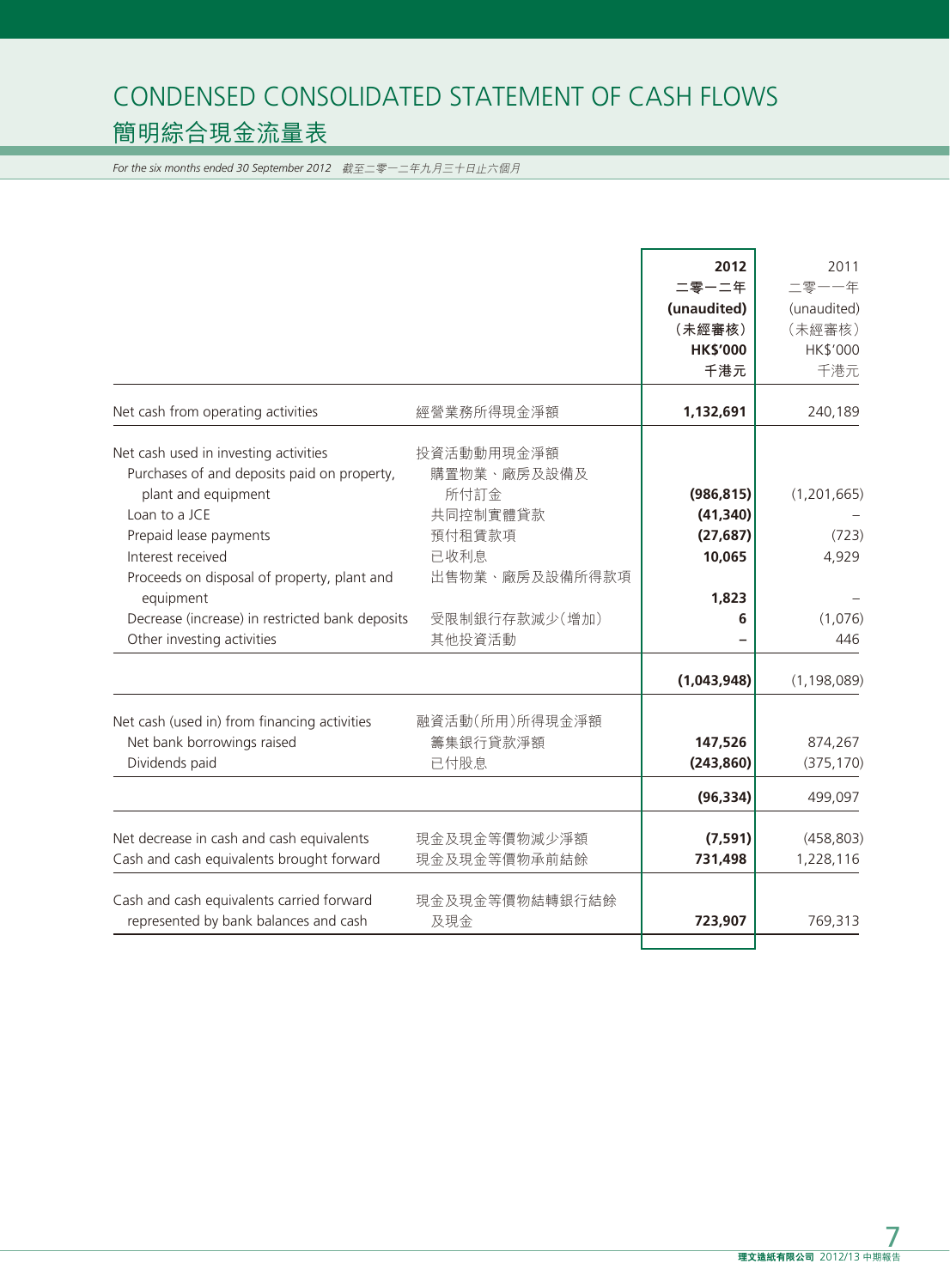# CONDENSED CONSOLIDATED STATEMENT OF CHANGES IN EQUITY 簡明綜合權益變動表

*For the six months ended 30 September 2012* 截至二零一二年九月三十日止六個月

|                                                                                                                                                   |                                           | Share<br>capital<br>股本<br>HK\$'000<br>千港元 | Share<br>premium<br>股份溢價<br>HK\$'000<br>千港元 | Share<br>reserve<br>購股權儲備<br>HK\$'000<br>千港元 | options Translation<br>reserve<br>匯兑儲備<br>HK\$'000<br>千港元 | Hedging<br>對沖儲備<br>HK\$'000<br>千港元 | Capital<br>reserve contribution<br>資金貢獻<br>HK\$'000<br>千港元 | Legal<br>reserve<br>法定公積金<br>HK\$'000<br>千港元 | Special<br>reserve<br>特別儲備<br>HK\$'000<br>千港元 | Other<br>reserve<br>其他儲備<br>HK\$'000<br>千港元 | <b>Retained</b><br>profits<br>留存盈利<br>HK\$'000<br>千港元 | <b>Total</b><br>equity<br>權益總值<br>HK\$'000<br>千港元 |
|---------------------------------------------------------------------------------------------------------------------------------------------------|-------------------------------------------|-------------------------------------------|---------------------------------------------|----------------------------------------------|-----------------------------------------------------------|------------------------------------|------------------------------------------------------------|----------------------------------------------|-----------------------------------------------|---------------------------------------------|-------------------------------------------------------|---------------------------------------------------|
| At 1 April 2012                                                                                                                                   | 二零一二年<br>四月一日                             | 117,241                                   | 4,624,592                                   | 35,450                                       | 1,817,452                                                 | $\overline{\phantom{0}}$           | 12,552                                                     | 97                                           | (2,999)                                       | (12,060)                                    | 6,905,888                                             | 13,498,213                                        |
| <b>Exchange differences arising</b><br>on translation of foreign<br>operations                                                                    | 換算境外經營產生之<br>匯兑差額                         | $\overline{\phantom{a}}$                  |                                             |                                              | (114, 896)                                                |                                    |                                                            |                                              |                                               |                                             | ۰                                                     | (114, 896)                                        |
| Other comprehensive income<br>for the period<br>Profit for the period                                                                             | 期內其他全面收益<br>期內盈利                          |                                           |                                             |                                              | (114, 896)<br>$\overline{a}$                              |                                    |                                                            |                                              |                                               | $\overline{a}$                              | L,<br>674,252                                         | (114, 896)<br>674,252                             |
| Total comprehensive income<br>for the period<br>Dividends paid                                                                                    | 期內總全面收益<br>派息                             | $\overline{\phantom{a}}$                  | ۰                                           |                                              | (114, 896)<br>$\overline{a}$                              | $\overline{a}$                     |                                                            | ۰                                            |                                               | $\overline{\phantom{a}}$                    | 674,252<br>(243, 860)                                 | 559,356<br>(243, 860)                             |
| At 30 September 2012                                                                                                                              | 二零一二年<br>九月三十日                            | 117,241                                   | 4,624,592                                   | 35,450                                       | 1,702,556                                                 | -                                  | 12,552                                                     | 97                                           | (2,999)                                       | (12,060)                                    | 7,336,280                                             | 13,813,709                                        |
| At 1 April 2011                                                                                                                                   | 二零一一年<br>四月一日                             | 117,241                                   | 4,624,592                                   | 29,338                                       | 1,428,702                                                 | (52, 361)                          | 12,552                                                     | 97                                           | (2,999)                                       | (12,060)                                    | 6,154,711                                             | 12,299,813                                        |
| Exchange differences arising<br>on translation of foreign<br>operations<br>Net adjustment of hedging<br>reserve reclassified to profit<br>or loss | 換算境外經營產生之<br>匯兑差額<br>從對冲儲備重新分類<br>至損益之淨調整 |                                           |                                             |                                              | 290,617                                                   | 26,013                             |                                                            |                                              |                                               |                                             |                                                       | 290,617<br>26,013                                 |
| Other comprehensive income<br>for the period<br>Profit for the period                                                                             | 期內其他全面收益<br>期內盈利                          |                                           |                                             |                                              | 290,617                                                   | 26,013                             |                                                            |                                              |                                               | L.<br>L,                                    | $\overline{a}$<br>646,676                             | 316,630<br>646,676                                |
| Total comprehensive income<br>for the period<br>Recognition of equity-settled<br>share based payments<br>Dividends paid                           | 期內總全面收益<br>股益結算股權支付<br>款項確認<br>派息         | L.                                        | $\overline{a}$                              | 3,056<br>i,                                  | 290,617<br>$\overline{a}$                                 | 26,013<br>$\overline{a}$           | Ē.                                                         | ÷                                            | L,                                            | L,                                          | 646,676<br>$\overline{a}$<br>(375, 170)               | 963,306<br>3,056<br>(375, 170)                    |
| At 30 September 2011                                                                                                                              | 二零一一年<br>九月三十日                            | 117,241                                   | 4,624,592                                   | 32,394                                       | 1,719,319                                                 | (26, 348)                          | 12,552                                                     | 97                                           | (2,999)                                       | (12,060)                                    | 6,426,217                                             | 12,891,005                                        |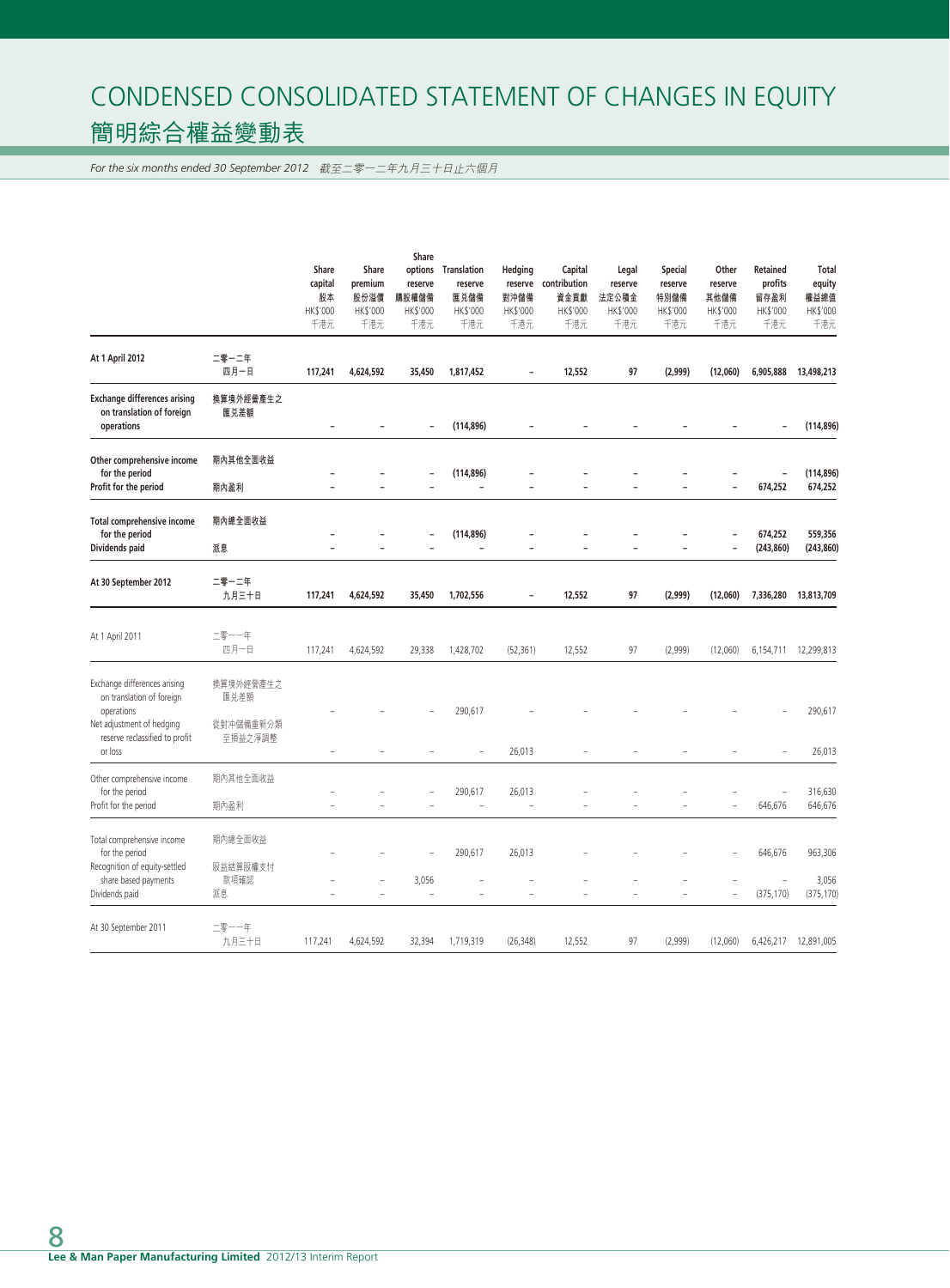*For the six months ended 30 September 2012* 截至二零一二年九月三十日止六個月

#### **1. Basis of Preparation**

The condensed consolidated financial statements have been prepared in accordance with Hong Kong Accounting Standard 34 *Interim Financial Reporting* issued by the Hong Kong Institute of Certified Public Accountants ("HKICPA") as well as with the applicable disclosure requirements of Appendix 16 to the Rules Governing the Listing of Securities on The Stock Exchange of Hong Kong Limited (the "Listing Rules").

### **2. Principal Accounting Policies**

The condensed consolidated financial statements have been prepared on the historical cost basis except for certain financial instruments, which are measured at revalued amounts or fair values, as appropriate.

Except as described below, the accounting policies and methods of computation used in the condensed consolidated financial statements for the six months ended 30 September 2012 are the same as those followed in the preparation of the Group's annual financial statements for the year ended 31 March 2012.

In the current interim period, the Group has applied, for the first time, certain amendments to Hong Kong Financial Reporting Standards ("HKFRSs") issued by the HKICPA that are mandatorily effective for the current interim period.

The application of the above amendments to HKFRSs in the current interim period has had no material effect on the amounts reported in these condensed consolidated financial statements and/or disclosures set out in these condensed consolidated financial statements.

#### **1. 編製基準**

此簡明綜合財務報表乃按照香港會計師公 會(「香港會計師公會」)頒布之香港會計準 則第34號中期財務報告,以及香港聯合交 易所有限公司證券上市規則(「上市規則」) 附錄16所載之適用披露規定而編製。

#### **2. 主要會計政策**

本簡明綜合財務報表按歷史成本法編製, 惟若干金融工具乃按適用之重估值或公平 值計量除外。

除下文所述,編製截至二零一二年九月 三十日止六個月之簡明綜合財務報表所採 用的會計政策及計算方法,與本集團截至 二零一二年三月三十一日止全年財務報表 所採用者一致。

於期內,本集團已首次採納由香港會計師 公會頒布且已於本期間強制生效的香港財 務報告準則(「香港財務報告準則」)的若干 修訂。

於期內應用香港財務報告準則的上述修訂 對該等簡明綜合財務報表所呈報之金額及 ╱或該等簡明綜合財務報表載列之披露資 料並無重大影響。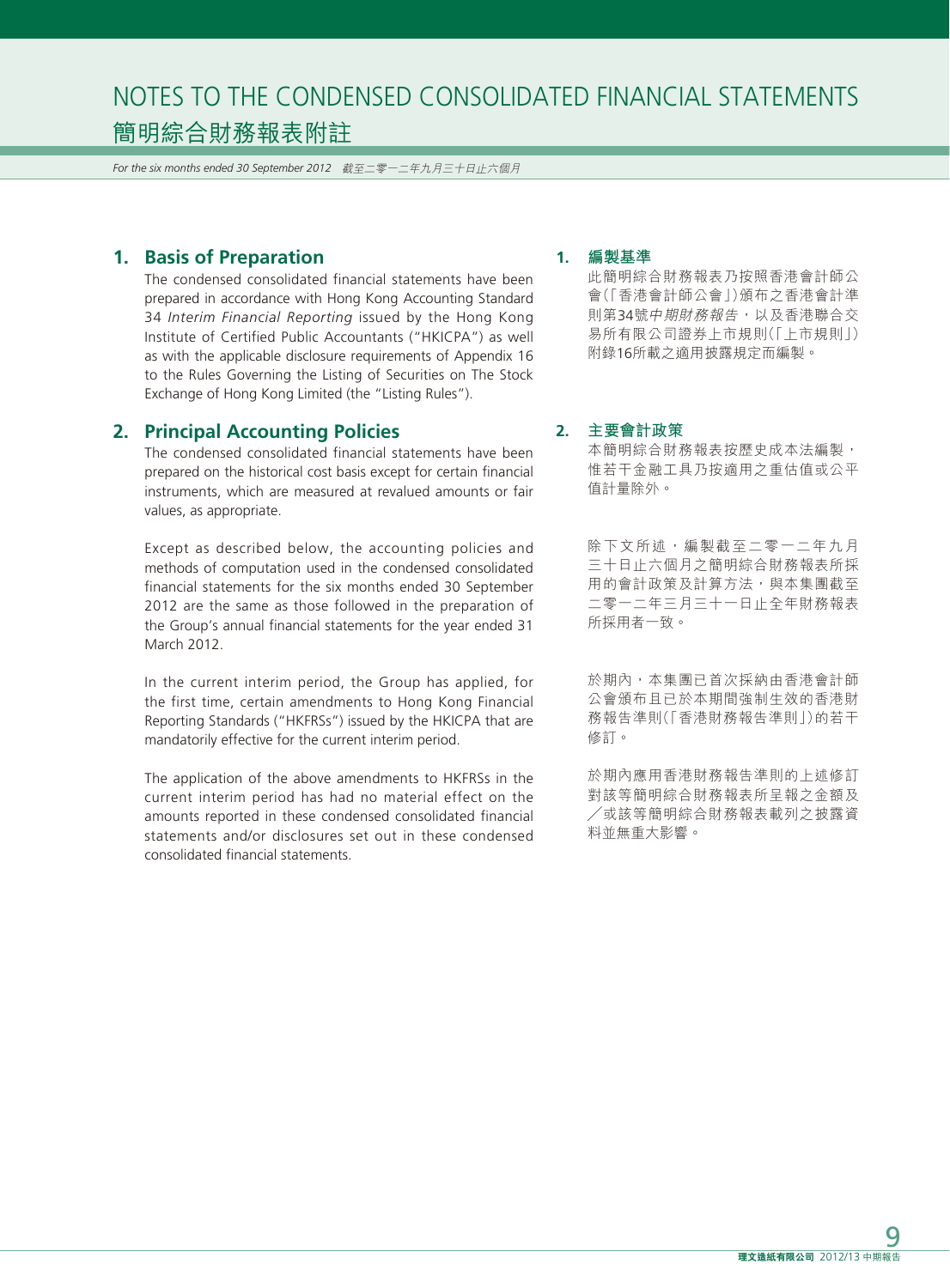*For the six months ended 30 September 2012* 截至二零一二年九月三十日止六個月

# **3. Revenue and Segment Information**

#### **Segment revenues and results**

The following is an analysis of the Group's revenue and results by reportable segments:

*Six months ended 30 September 2012*

# **3. 收入及分部資料**

**分部收入及業績** 以下為按報告分部劃分之本集團收入及業 績分析:

截至二零一二年九月三十日止六個月

|                                                                                                                                        |                                                | Packaging<br>paper<br>包裝紙<br><b>HK\$'000</b><br>千港元 | Pulp<br>木漿<br><b>HK\$'000</b><br>千港元 | Segment<br>total<br>分部合計<br><b>HK\$'000</b><br>千港元 | <b>Eliminations</b><br>對銷<br><b>HK\$'000</b><br>千港元 | Consolidated<br>綜合<br><b>HK\$'000</b><br>千港元 |
|----------------------------------------------------------------------------------------------------------------------------------------|------------------------------------------------|-----------------------------------------------------|--------------------------------------|----------------------------------------------------|-----------------------------------------------------|----------------------------------------------|
| <b>REVENUE</b><br>External sales<br>Inter-segment sales                                                                                | 收入<br>對外銷售<br>分部之間銷售                           | 7,027,237                                           | 196,484<br>39,852                    | 7,223,721<br>39,852                                | (39, 852)                                           | 7,223,721                                    |
|                                                                                                                                        |                                                | 7,027,237                                           | 236,336                              | 7,263,573                                          | (39, 852)                                           | 7,223,721                                    |
| SEGMENT PROFIT                                                                                                                         | 分部盈利                                           | 821,780                                             | 5,855                                | 827,635                                            |                                                     | 827,635                                      |
| Net loss from fair value changes of<br>derivative financial instruments<br>Unallocated income<br>Unallocated expenses<br>Finance costs | 衍生金融工具公平值<br>變動淨虧損<br>未分類之收入<br>未分類之支出<br>財務成本 |                                                     |                                      |                                                    |                                                     | (894)<br>10,065<br>(9,761)<br>(50, 252)      |
| Profit before tax                                                                                                                      | 除税前盈利                                          |                                                     |                                      |                                                    |                                                     | 776,793                                      |

#### *Six months ended 30 September 2011*

#### 截止二零一一年九月三十日止六個月

|                                                                                                                                        |                                                | Packaging<br>paper<br>包装紙<br><b>HK\$'000</b><br>千港元 | Pulp<br>木漿<br>HK\$'000<br>千港元 | Segment<br>total<br>分部合計<br>HK\$'000<br>千港元 | Eliminations<br>對銷<br>HK\$'000<br>千港元 | Consolidated<br>綜合<br>HK\$'000<br>千港元    |
|----------------------------------------------------------------------------------------------------------------------------------------|------------------------------------------------|-----------------------------------------------------|-------------------------------|---------------------------------------------|---------------------------------------|------------------------------------------|
| <b>REVENUE</b><br>External sales<br>Inter-segment sales                                                                                | 收入<br>對外銷售<br>分部之間銷售                           | 7,085,648                                           | 274,686<br>47,363             | 7,360,334<br>47,363                         | (47, 363)                             | 7,360,334                                |
|                                                                                                                                        |                                                | 7,085,648                                           | 322,049                       | 7,407,697                                   | (47, 363)                             | 7,360,334                                |
| <b>SEGMENT PROFIT</b>                                                                                                                  | 分部盈利                                           | 724,059                                             | 25,972                        | 750,031                                     |                                       | 750,031                                  |
| Net loss from fair value changes of<br>derivative financial instruments<br>Unallocated income<br>Unallocated expenses<br>Finance costs | 衍生金融工具公平值<br>變動淨虧損<br>未分類之收入<br>未分類之支出<br>財務成本 |                                                     |                               |                                             |                                       | (4,055)<br>28,288<br>(3,952)<br>(45,072) |
| Profit before tax                                                                                                                      | 除税前盈利                                          |                                                     |                               |                                             |                                       | 725,240                                  |

10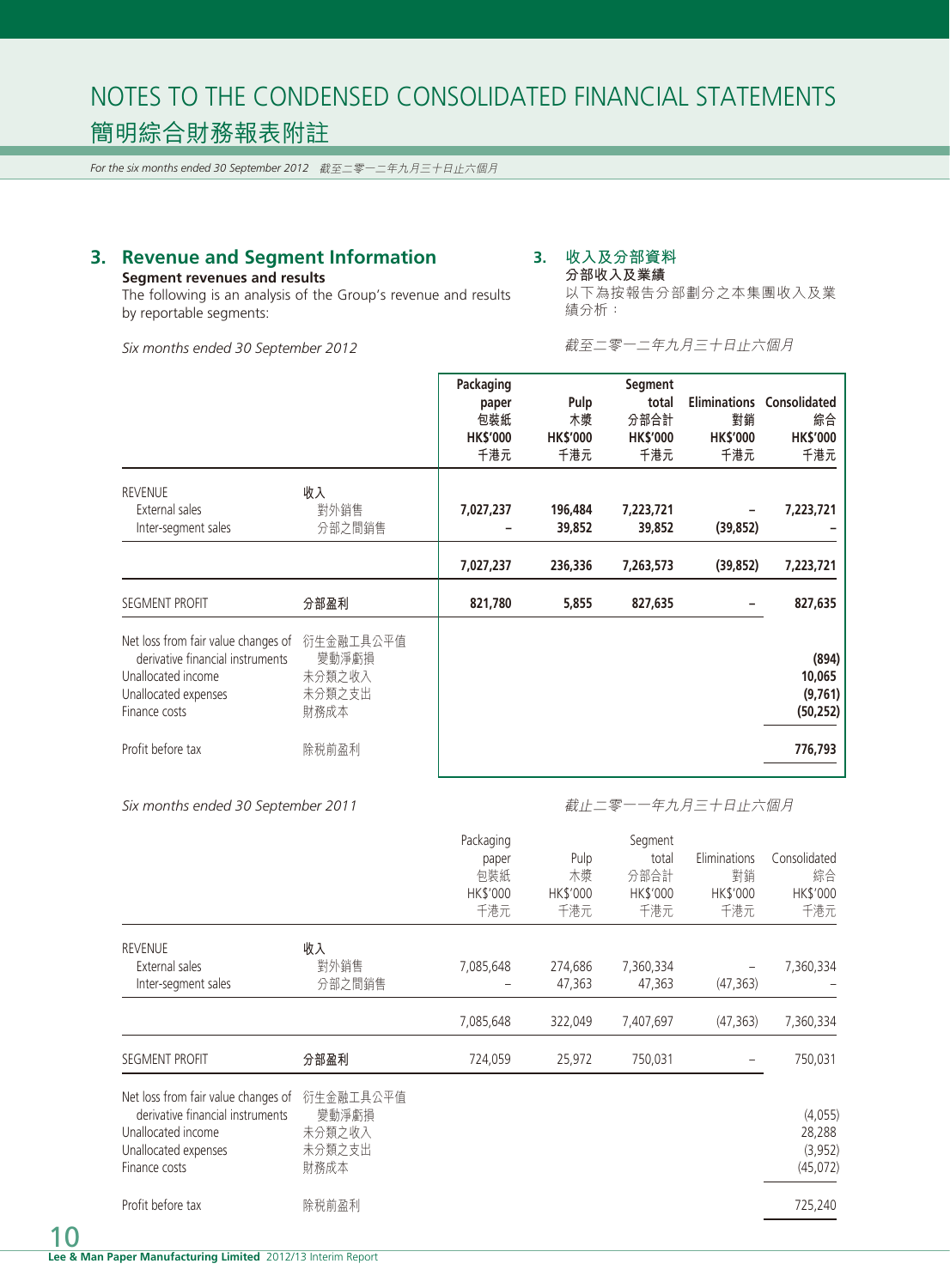# **4. Finance Costs**

# **4. 財務成本**

|                                                                                                                                                    | Six months ended<br>截至九月三十日止六個月 | 30 September    |
|----------------------------------------------------------------------------------------------------------------------------------------------------|---------------------------------|-----------------|
|                                                                                                                                                    | 2012<br>二零一二年                   | 2011<br>二零一一年   |
|                                                                                                                                                    | <b>HK\$'000</b><br>千港元          | HK\$'000<br>千港元 |
| Interest on bank borrowings wholly<br>於五年內悉數償還之<br>repayable within five years<br>銀行借貸利息<br>減去:物業、廠房及設備之<br>Less: amounts capitalised to property, | 120,076                         | 101,688         |
| plant and equipment<br>資本化金額                                                                                                                       | (69, 824)                       | (56, 616)       |
|                                                                                                                                                    | 50,252                          | 45,072          |

# **5. Income Tax Expense**

## **5. 利得稅支出**

|                                                         |                     | Six months ended<br>30 September |                 |  |
|---------------------------------------------------------|---------------------|----------------------------------|-----------------|--|
|                                                         |                     | 截至九月三十日止六個月                      |                 |  |
|                                                         |                     | 2012<br>二零一二年                    | 2011<br>二零一一年   |  |
|                                                         |                     | <b>HK\$'000</b><br>千港元           | HK\$'000<br>千港元 |  |
| Income tax recognised in profit or loss:<br>Current tax | 於損益內確認之利得税:<br>現有税項 |                                  |                 |  |
| - PRC Enterprise Income Tax<br>Deferred tax             | 一中國企業所得税<br>遞延税項    | 55,613                           | 32,902          |  |
| - Charge to profit or loss                              | 一於損益賬扣除             | 46,928                           | 45,662          |  |
|                                                         |                     | 102,541                          | 78,564          |  |
|                                                         |                     |                                  |                 |  |

The Group's profit is subject to taxation from the place of its operations where its profit is generated and is calculated at the rate prevailing in the relevant jurisdictions.

本集團之盈利須於其盈利賺取的營運地方 繳納稅項。稅項按個別司法管轄區適用之 稅率計算。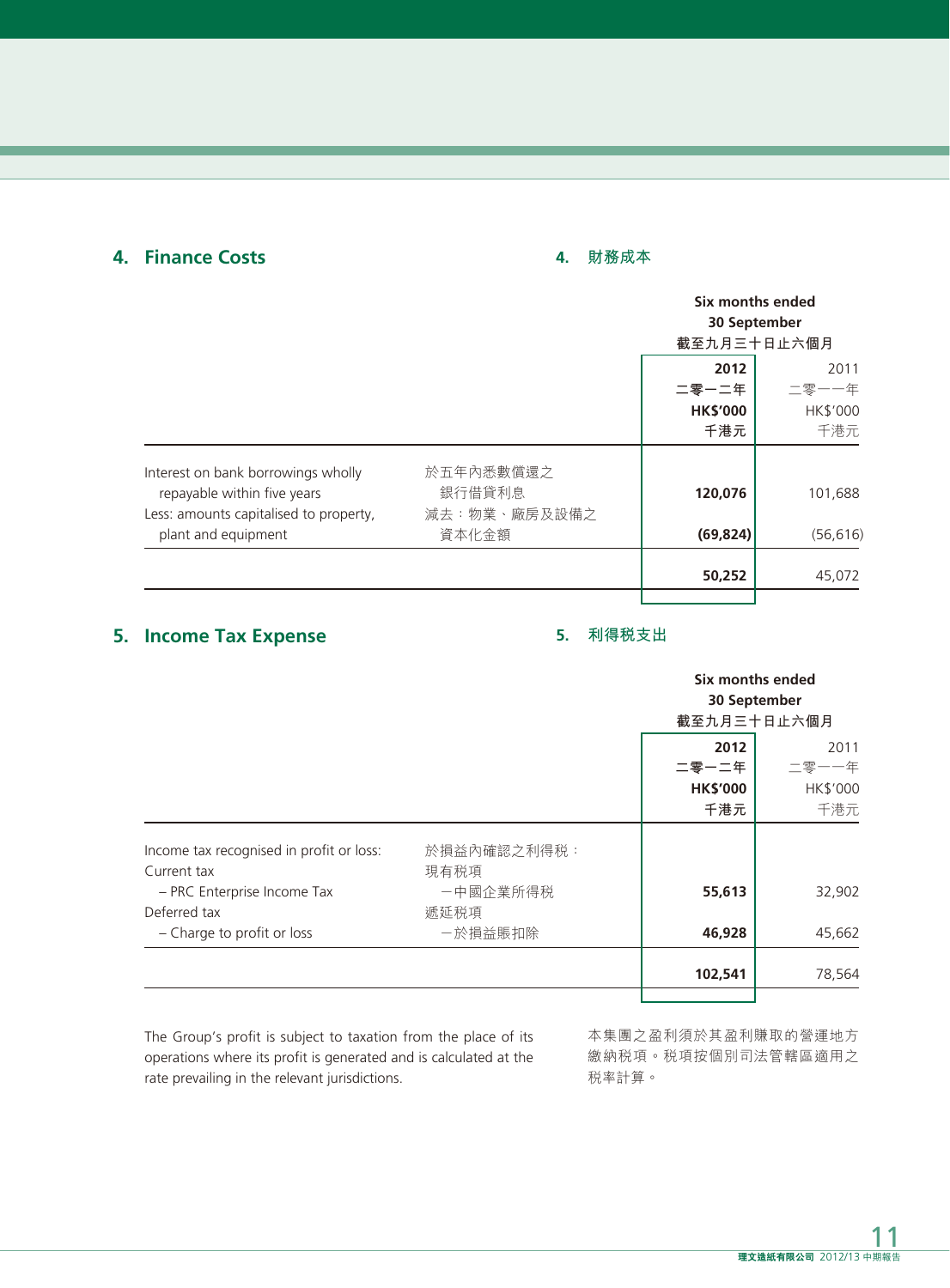*For the six months ended 30 September 2012* 截至二零一二年九月三十日止六個月

### **5. Income Tax Expense** *(Continued)* **PRC**

Certain subsidiaries in the PRC are entitled to exemption from PRC Enterprise Income Tax ("EIT") for two years starting from their respective first profit-making year, followed by a 50% relief for the three years thereafter ("Tax Holidays").

Under the Law of the PRC on EIT and its Implementation Regulations (the "EIT Law"), the statutory tax rate of the PRC subsidiaries is 25% from 1 January 2008 onwards. Those subsidiaries which are entitled to Tax Holidays will be subject to the statutory tax rate of 25% upon expiry of the Tax Holidays except as follows:

The tax exemption period of Tax Holidays of Jiangsu Lee & Man Paper Manufacturing Company Limited ("Jiangsu Lee & Man") expired on 31 December 2006 and it was subject to a reduced tax rate of 10%, 22% and 24% for the calendar years of 2009, 2010 and 2011, respectively. However, subsequently, on 2 August 2011, Jiangsu Lee & Man was qualified as a Jiangsu Province New and High Technical Enterprise (江蘇省高新技術 企業) and is therefore entitled to a concessionary EIT rate of 15% for three calender years starting 1 January 2011.

The tax exemption period of Tax Holidays of Guangdong Lee & Man Paper Manufacturing Limited ("Guangdong Lee & Man") expired on 31 December 2008 and its applicable preferential tax rate for the three calender years ended 31 December 2011, i.e. 12.5%. In addition, (i) during the calender year ended 31 December 2010, Guangdong Lee & Man was entitled to tax credits calculated at 40% of the relevant costs of qualified plant and equipment acquired in the PRC and as approved by the relevant tax authority; and (ii) for the calender year ending 31 December 2012, Guangdong Lee & Man is entitled to a concessionary EIT rate of 15% as it has been qualified as a Guangdong Province New and High Technical Enterprise (廣東 省高新技術企業).

#### **5. 利得稅支出**(續) **中國**

於中國的若干附屬公司於各自首個獲利年 度起,免繳中國企業所得税(「企業所得 稅」)兩年,其後三年減半徵收(「稅務優 惠」)。

根據中國企業所得稅法及企業所得稅實施 條例(「企業所得税法」),由二零零八年一 月一日起,中國附屬公司的法定税率為 25%。該等享有稅務優惠之中國附屬公司 於税務優惠期滿後,將按法定税率25%繳 税,惟以下除外:

江蘇理文造紙有限公司(「江蘇理文」)稅務 優惠之税項豁免期已於二零零六年十二月 三十一日屆滿,而其於二零零九年、二零 一零年及二零一一年曆年須分別按已減免 稅率10%、22%及24%繳稅。然而,江蘇 理文隨後於二零一一年八月二日獲得江蘇 省高新技術企業稱號,因此江蘇理文由二 零一一年一月一日起可享有三個曆年優惠 企業所得稅稅率15%。

廣東理文造紙有限公司(「廣東理文」)稅務 優惠之稅項豁免期已於二零零八年十二月 三十一日屆滿,而其於截至二零一一年 十二月三十一日止三個曆年之適用優惠稅 率為12.5%。此外,(i)於二零一零年十二 月三十一日止曆年,廣東理文於中國購置 之合資格廠房及設備,經相關税務機關批 准,其40%相關成本可用作抵扣税款;及 (ii)由於廣東理文獲得廣東省高新技術企業 稱號,其於截至二零一二年十二月三十一 日止曆年可享有優惠企業所得稅稅率15%。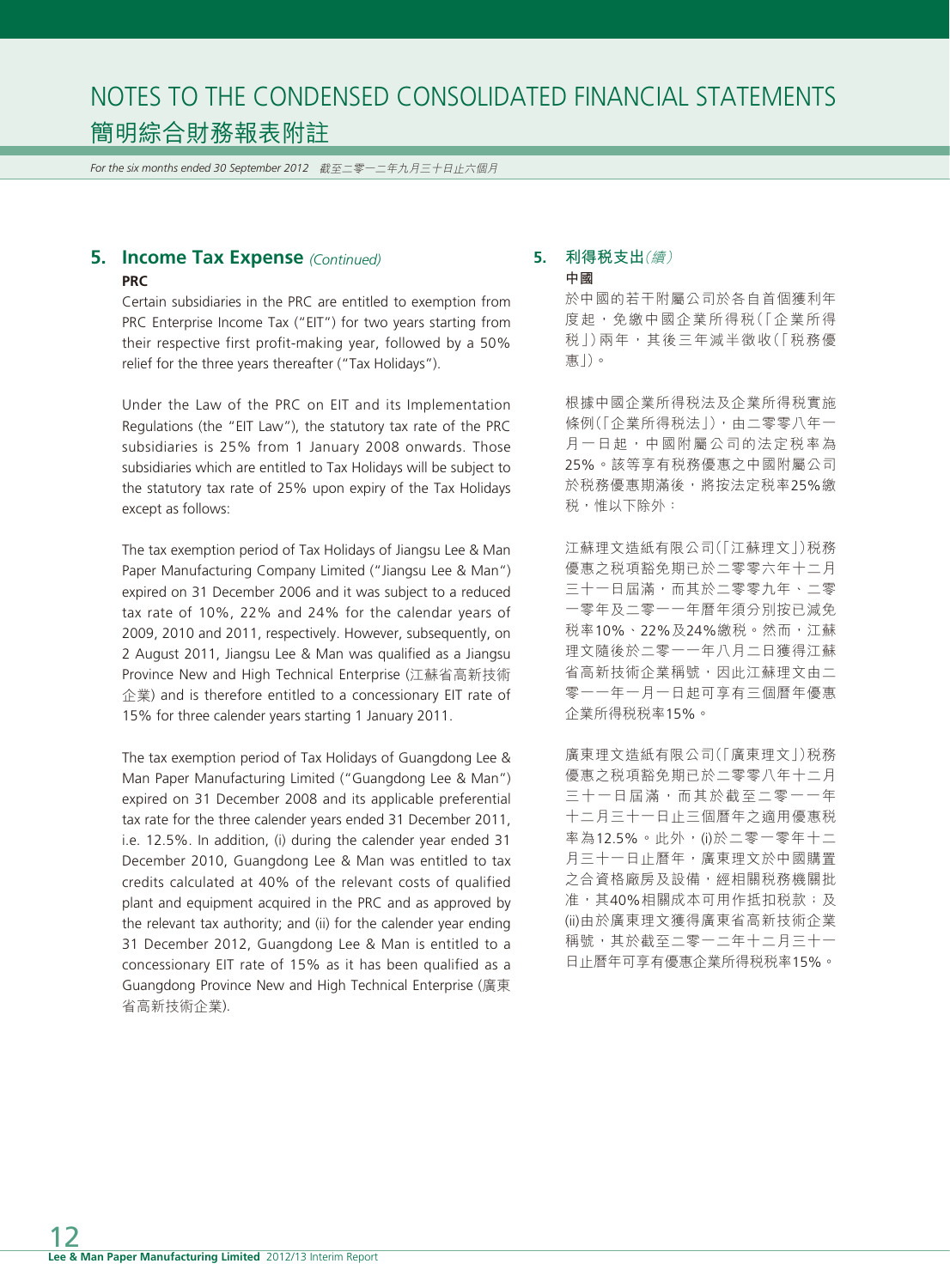# **5. Income Tax Expense** *(Continued)*

#### **PRC** *(Continued)*

The tax exemption period of Tax Holidays of Chongqing Lee & Man Paper Manufacturing Limited ("Chongqing Lee & Man") expired on 31 December 2009 and it is entitled to be taxed at 50% of the applicable rate for the three calender years ending 31 December 2012 of which, in the calendar years of 2011 and 2012, Chongqing Lee & Man's taxable profit is to be taxed at half of the concessionary EIT rate of 15%, i.e. 7.5%, as part of the China Western Development (西部大開發) tax concessions. In addition, during the calender year ended 31 December 2011, Chongqing Lee & Man was entitled to tax credits calculated at 40% of the relevant costs of qualified plant and equipment acquired in the PRC and as approved by the relevant tax authority.

On 14 December 2009, Dongguan Lee & Man Paper Factory Co Ltd ("Dongguan Lee & Man") was qualified as a Guangdong Province New and High Technical Enterprise (廣東省高新技術 企業) and was therefore entitled to a concessionary EIT rate of 15% for three calender years ended 31 December 2011. Dongguan Lee & Man is subject to EIT at 25% starting 1 January 2012.

#### **Macau**

The Macau subsidiaries incorporated under Decree-Law no.58/99/M are exempted from Macau complementary tax (Macau income tax) as long as they comply with the relevant regulations and do not sell their products to a Macau resident.

#### **Vietnam**

The Vietnam subsidiaries are subjected to Vietnam Corporate Income Tax at a maximum rate of 25%. No provision for Vietnam Corporate Income Tax has been made for both periods as the Vietnam subsidiaries incurred losses for both periods.

#### **5. 利得稅支出**(續) **中國**(續)

重慶理文造紙有限公司(「重慶理文」)稅務 優惠之税項豁免期已於二零零九年十二月 三十一日屆滿,而其於截至二零一二年 十二月三十一日止三個曆年按適用稅率減 半繳税,其中於二零一一年及二零一二年 兩個曆年,重慶理文應繳稅盈利按優惠企 業所得税税率15%折半繳税,即7.5%,此 為中國西部大開發之稅項優惠政策之一。 此外,於二零一一年十二月三十一日止曆 年,重慶理文於中國購置之合資格廠房及 設備,經相關税務機關批准,其40%相關 成本可用作抵扣稅款。

於二零零九年十二月十四日,東莞理文造 紙廠有限公司(「東莞理文」)獲得廣東省高 新技術企業稱號,據此其於二零一一年 十二月三十一日止三個曆年可享有優惠企 業所得稅稅率15%。東莞理文由二零一二 年一月一日起按企業所得稅稅率25%繳稅。

#### **澳門**

澳門附屬公司根據第58/99/M號法令註冊 成立,均獲豁免繳納澳門補充税(澳門所得 稅),前提為其須遵守相關法規且不得向澳 門本土公司出售產品。

#### **越南**

越南附屬公司須按不多於25%稅率繳納越 南企業所得稅。由於越南附屬公司於兩個 報告期內均錄得虧損,故並無於兩個報告 期內計提越南企業所得稅撥備。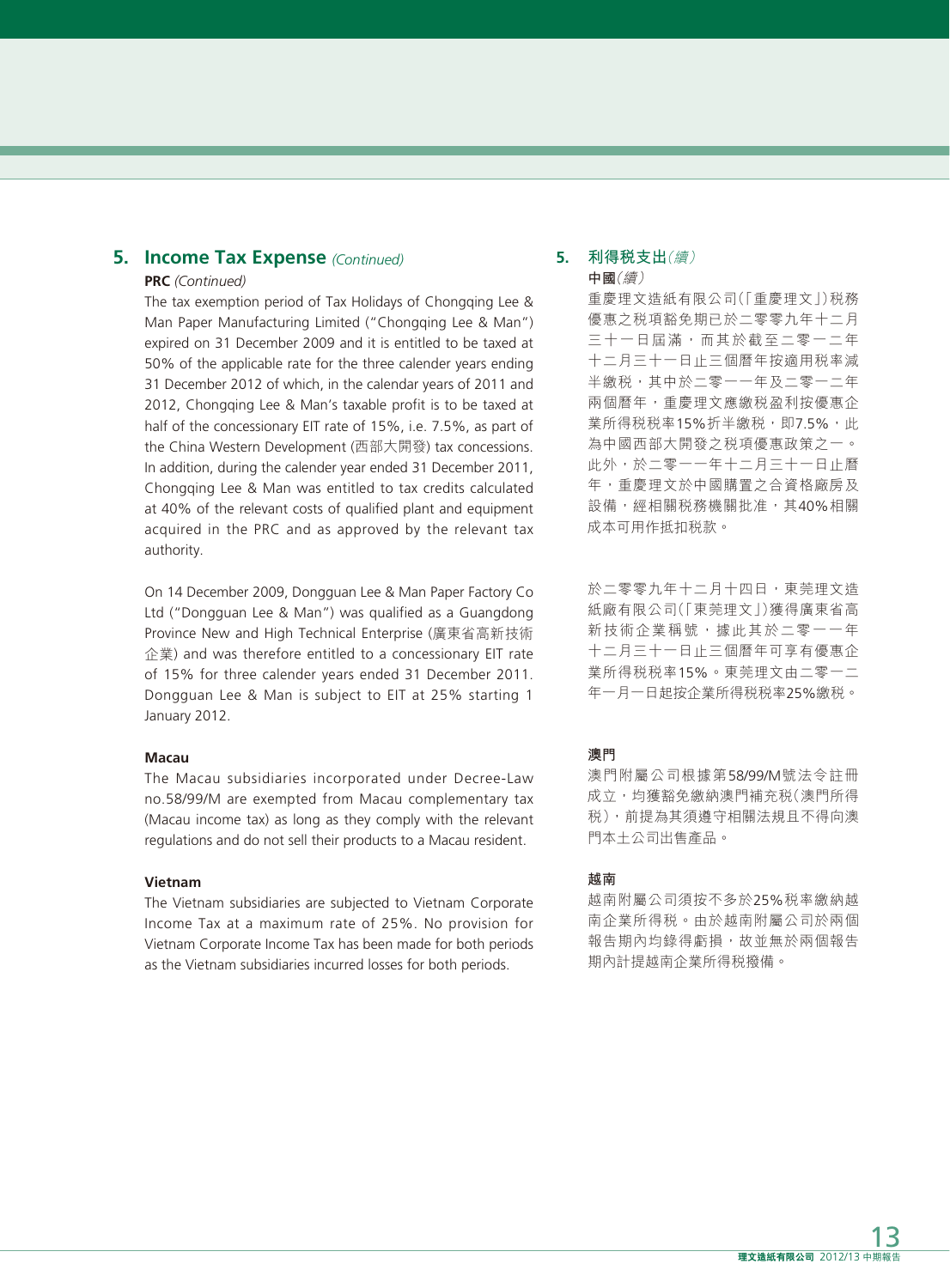*For the six months ended 30 September 2012* 截至二零一二年九月三十日止六個月

# **5. Income Tax Expense** *(Continued)*

#### **Hong Kong**

During the year ended 31 March 2010, the Hong Kong Inland Revenue Department ("IRD") commenced a field audit on the Hong Kong tax affairs of certain subsidiaries of the Company. Since then the IRD has issued protective profits tax assessments against these subsidiaries in the aggregate amount of HK\$257,075,000 for the years of assessment 2003/2004, 2004/2005, and 2005/2006 (i.e. the three financial years ended 31 March 2006). These protective profits tax assessments were subsequently held over by the IRD completely after the Group purchased tax reserve certificates of HK\$52,670,000.

The directors believe that no provision for Hong Kong Profits Tax in respect of the above mentioned protective assessments is necessary. In addition, as far as the directors are aware, the inquiries from the IRD are still at a fact-finding stage and the IRD has not yet expressed any formal opinion on the potential tax liability, if any, because the tax investigation has not completed.

#### **Other**

Taxation arising in other jurisdictions is calculated at the rates prevailing in the relevant jurisdictions.

#### **5. 利得稅支出**(續) **香港**

於截至二零一零年三月三十一日止年度, 香港稅務局(「稅務局」)展開關於本公司若 干附屬公司香港稅務事宜的實地審計。其 後,税務局就二零零三/二零零四、二零 零四╱二零零五、及二零零五╱二零零六 之課稅年度(即截至二零零六年三月三十一 日止三個財政年度),向該等附屬公司發出 保障性利得稅評稅合共金額257,075,000港 元。經本集團購買52,670,000港元之儲稅 券後,該等保障性利得税評税獲税務局同 意全數緩繳。

董事相信,毋須就上述保障性評税為香港 利得税作出撥備。此外,據董事現時所 知, 税務局仍在實證搜集階段, 因為税務 調查仍未完成,所以税務局並未就潛在税 務負債(如有)發表任何正式意見。

#### **其他**

其他司法管轄區產生的稅項則按個別司法 管轄區適用之稅率計算。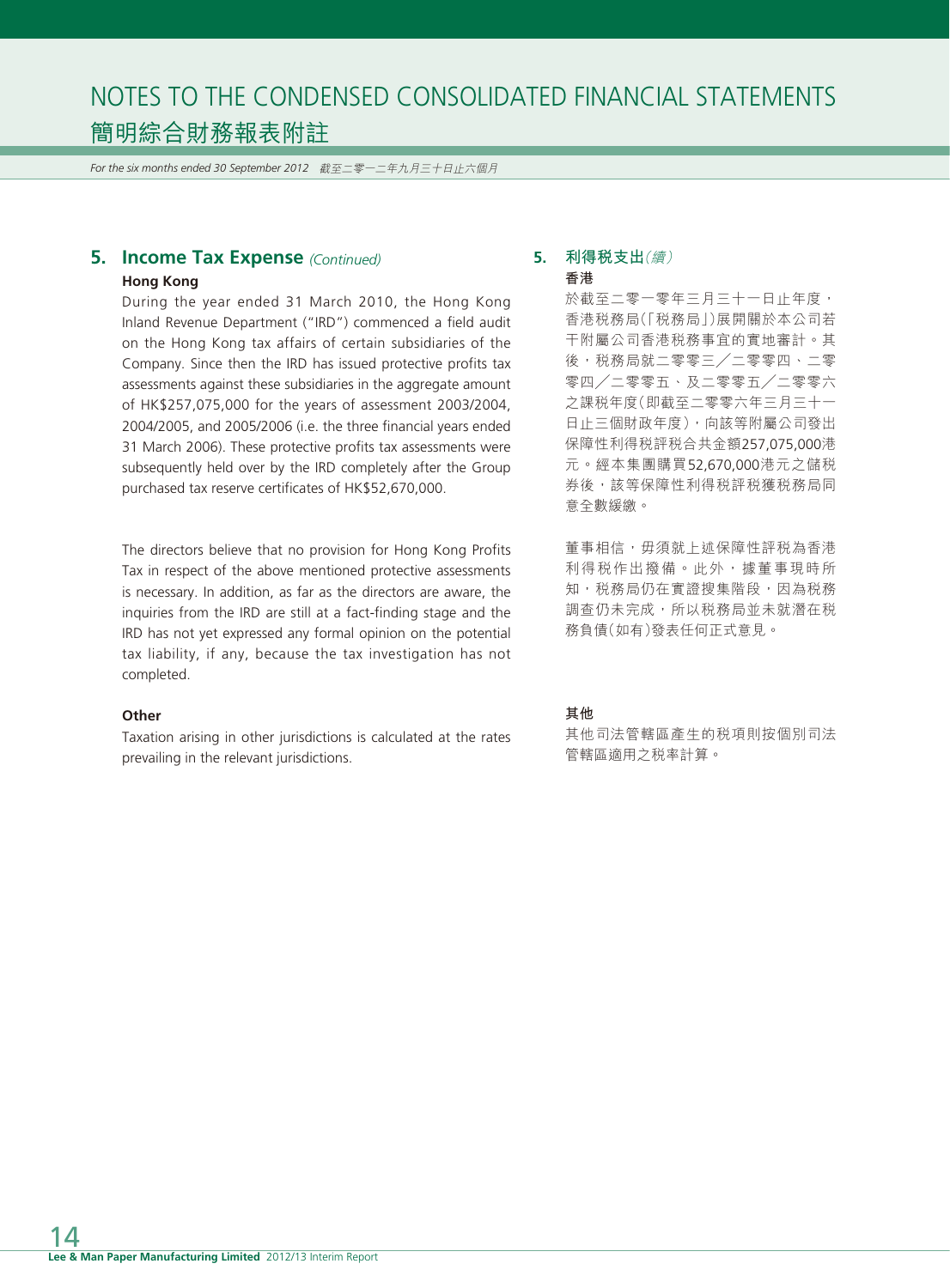# **6. Profit for the Period**

# **6. 期內盈利**

|                                                              |               |                 | Six months ended |
|--------------------------------------------------------------|---------------|-----------------|------------------|
|                                                              |               |                 | 30 September     |
|                                                              |               | 截至九月三十日止六個月     |                  |
|                                                              |               | 2012            | 2011             |
|                                                              |               | 二零一二年           | 二零一一年            |
|                                                              |               | <b>HK\$'000</b> | HK\$'000         |
|                                                              |               | 千港元             | 千港元              |
| Profit for the period has been arrived at<br>after charging: | 期內盈利經扣除:      |                 |                  |
| Directors' emoluments                                        | 董事酬金          | 3,060           | 6,124            |
| Staff salaries and other benefits, excluding                 | 職員薪金及其他福利,    |                 |                  |
| those of directors                                           | 不包括董事         | 285,354         | 231,767          |
| Contributions to retirement benefit schemes,                 | 退休福利計劃供款,     |                 |                  |
| excluding those of directors                                 | 不包括董事         | 25,881          | 19,011           |
| Total employee benefit expense                               | 僱員成本總額        | 314,295         | 256,902          |
|                                                              |               |                 |                  |
| Amortisation of prepaid lease payments                       | 預付租賃款項攤銷      | 5,230           | 4,500            |
| Cost of inventories recognised as expense                    | 存貨成本確認為費用     | 6,114,904       | 6,351,623        |
| Depreciation of property, plant and                          | 物業、廠房及設備折舊    |                 |                  |
| equipment                                                    |               | 308,832         | 270,625          |
| Loss on disposal of property, plant and                      | 出售物業、廠房及設備之虧損 |                 |                  |
| equipment                                                    |               | 2,161           | 4,207            |
| Net foreign exchange loss                                    | 淨滙兑虧損         | 3,429           |                  |
| Operating lease rentals in respect of                        | 土地及樓宇的        |                 |                  |
| land and buildings                                           | 經營租賃租金        | 3,690           | 2,915            |
| and after crediting (in other income):                       | 並已計入(其他收入):   |                 |                  |
| Income from supply of steam and electricity                  | 供應蒸氣及電力收入     | 40,548          | 50,980           |
| Income from wharf cargo handling                             | 經營碼頭貨運收入      | 22,292          | 24,250           |
| Interest income from banks                                   | 銀行利息收入        | 10,065          | 4,929            |
| Net foreign exchange gains                                   | 淨滙兑得益         |                 | 23,358           |
| Value added tax and other tax refund                         | 增值税退款及其他退税    | 20,530          | 31,326           |
|                                                              |               |                 |                  |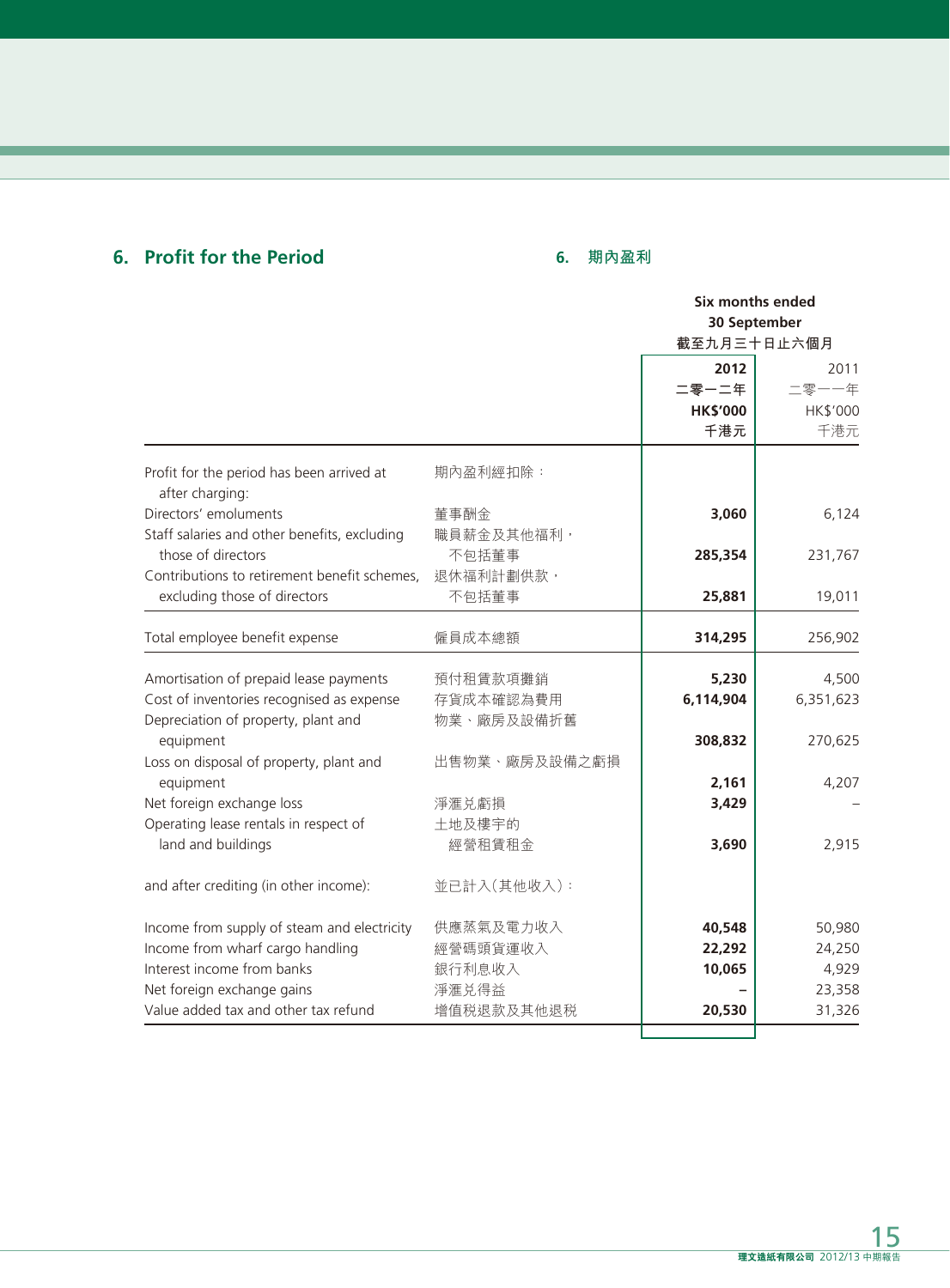*For the six months ended 30 September 2012* 截至二零一二年九月三十日止六個月

# **7. Dividends**

A final dividend of HK\$0.052 per share was paid in respect of the year ended 31 March 2012 (2011: HK\$0.080 per share was paid for the year ended 31 March 2011) to shareholders during the current period.

The Directors determined that an interim dividend of HK\$0.050 per share (2011: HK\$0.048 per share) should be paid to the shareholders of the Company whose names appear in the Register of Members on 31 December 2012.

#### **8. Earnings Per Share**

The calculation of basic and diluted earnings per share attributable to the owners of the Company is based on the following data:

#### **7. 股息**

期內,派發二零一二年三月三十一日止年 度每股0.052港元之末期股息(二零一一 年:派發二零一一年三月三十一日止年度 每股0.080港元)給予股東。

董事決定派發每股0.050港元之中期股息 (二零一一年:0.048港元)給予在二零一二 年十二月三十一日名列於股東名冊內之本 公司股東。

#### **8. 每股盈利**

本公司擁有人的每股基本及攤薄盈利乃以 下列數據為基準計算:

|                                                        |             |                 | Six months ended<br>30 September |
|--------------------------------------------------------|-------------|-----------------|----------------------------------|
|                                                        |             |                 | 截至九月三十日止六個月                      |
|                                                        |             | 2012            | 2011                             |
|                                                        |             | 二零一二年           | 二零一一年                            |
|                                                        |             | <b>HK\$'000</b> | HK\$'000                         |
|                                                        |             | 千港元             | 千港元                              |
| Earnings for the purpose of basic and                  | 用以計算每股基本及   |                 |                                  |
| diluted earnings per share                             | 攤薄盈利之盈利     | 674,252         | 646,676                          |
|                                                        |             | 2012            | 2011                             |
|                                                        |             | 二零一二年           | 二零一一年                            |
|                                                        |             | Number of       | Number of                        |
|                                                        |             | shares          | shares                           |
|                                                        |             | 股份數目            | 股份數目                             |
| Weighted average number of ordinary shares             | 用以計算每股基本盈利的 |                 |                                  |
| for the purpose of basic earnings per share            | 普通股加權平均數    | 4,689,622,980   | 4,689,622,980                    |
| Effect of dilutive potential ordinary shares:          | 普通股潛在攤薄影響:  |                 |                                  |
| Share options                                          | 購股權         | 28,993,698      | 37,651,509                       |
| Weighted average number of ordinary shares 用以計算每股攤薄盈利的 |             |                 |                                  |
| for the purpose of diluted earnings                    | 普通股加權平均數    |                 |                                  |
| per share                                              |             | 4,718,616,678   | 4,727,274,489                    |
|                                                        |             |                 |                                  |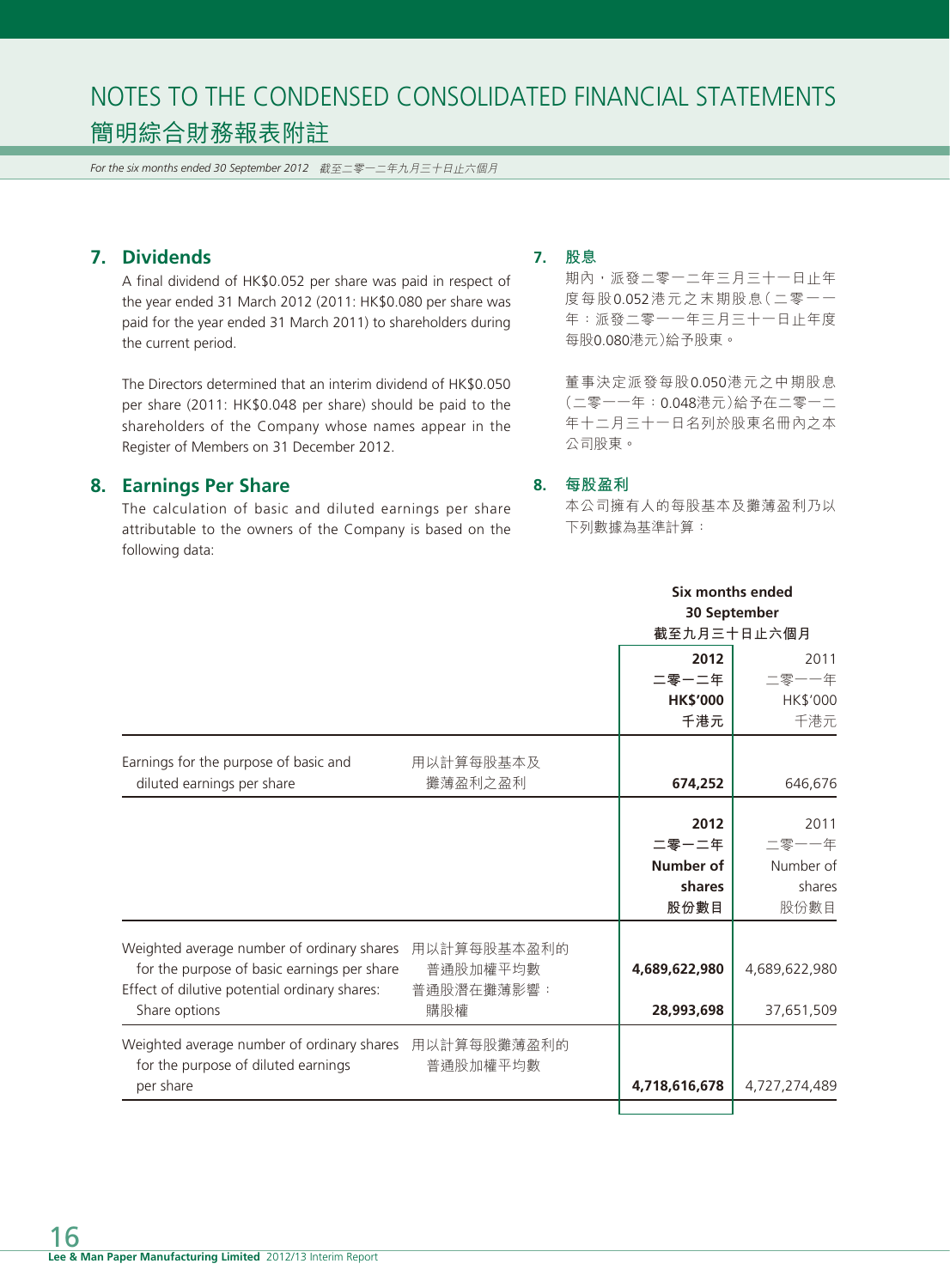# **9. Additions to Property, Plant and Equipment**

During the period, there were additions of HK\$1,197 million (six months ended 30 September 2011: HK\$1,258 million) to property, plant and equipment to expand its operations.

### **9. 添置物業、廠房及設備**

期內,添置物業、廠房及設備11.97億港 元(截至二零一一年九月三十日止六個月: 12.58億港元),以拓展業務。

## **10. Interest in a JCE**

### **10. 共同控制實體權益**

|                      |              | 30 September    | 31 March |
|----------------------|--------------|-----------------|----------|
|                      |              | 2012            | 2012     |
|                      |              | 二零一二年           | 二零一二年    |
|                      |              | 九月三十日           | 三月三十一日   |
|                      |              | <b>HK\$'000</b> | HK\$'000 |
|                      |              | 千港元             | 千港元      |
|                      |              |                 |          |
| Cost of investments  | 投資成本         |                 |          |
| Share of profit      | 應佔盈利         | 6               | 6        |
| Translation of a JCE | 共同控制實體換算     | 19              | 19       |
|                      |              |                 |          |
|                      |              | 25              | 25       |
| Loan to a JCE (note) | 共同控制實體貸款(附註) | 50,740          | 9,400    |
|                      |              |                 |          |

Note: The amount is unsecured, interest-free and expected to be repaid after five years from the end of reporting period subject to management review. It is provided to a JCE in the form of shareholder's loan.

附註: 該數額乃無抵押、免息及預期將於報告 期末五年後償還(須經管理層審閱)。該 款以股東貸款方式提供予共同控制實 體。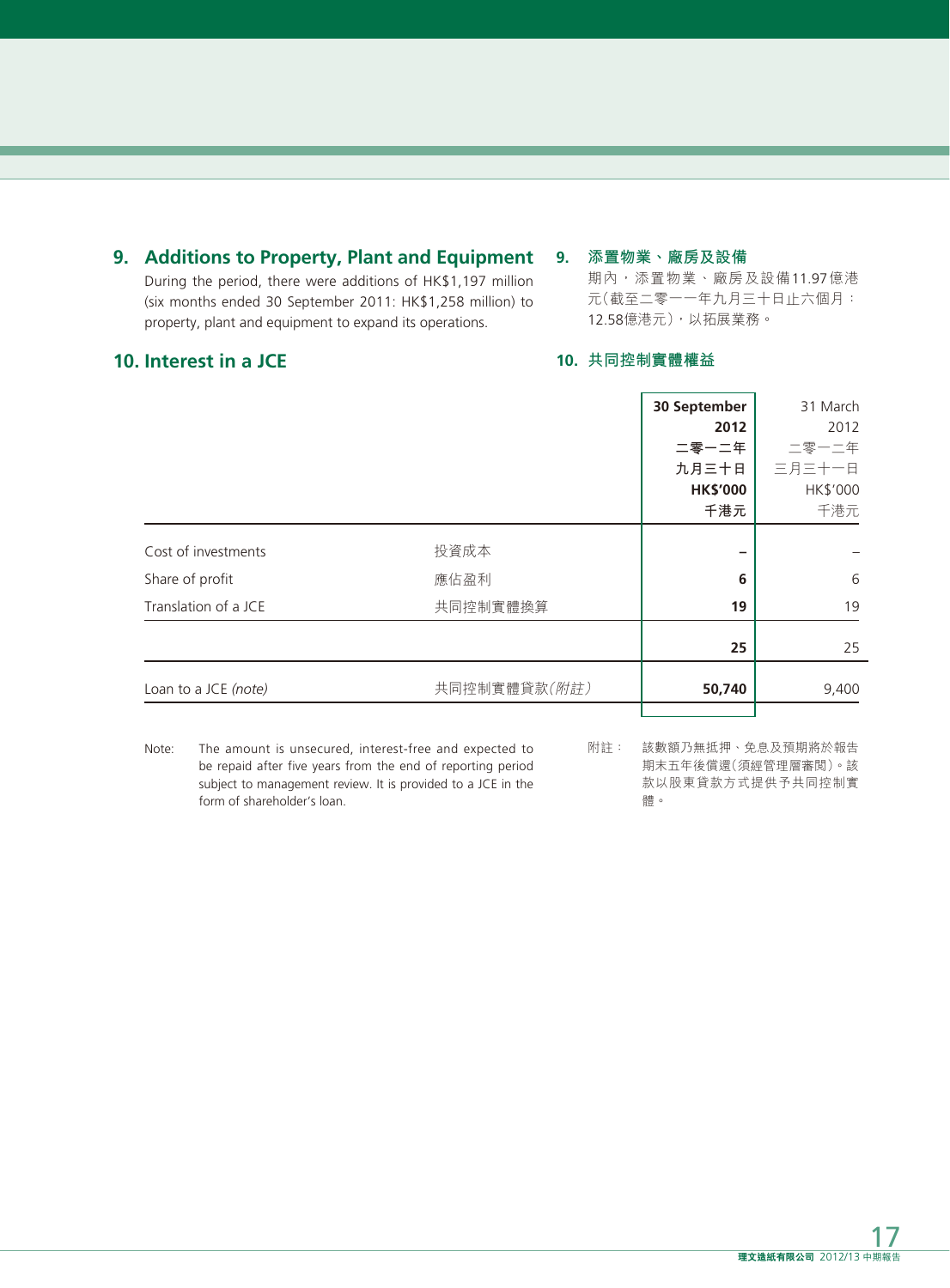*For the six months ended 30 September 2012* 截至二零一二年九月三十日止六個月

# **10. Interest in a JCE** *(Continued)*

#### **10. 共同控制實體權益**(續)

Details of the Group's JCE and its subsidiary at 30 September 2012 are as follows:

於二零一二年九月三十日本集團之共同控 制實體及其附屬公司詳情如下:

| Name of JCE and<br>its subsidiary<br>共同控制實體及<br>其附屬公司名稱                      | Place of<br>incorporation<br>and operations<br>成立及營運地點 | Issued and fully paid<br>share capital/<br>registered capital<br>已發行及繳足股本/<br>註冊資本 | Proportion of issued and<br>fully paid up capital held<br>持有已發行及繳足股本比例<br><b>Directly</b><br>直接 | Indirectly<br>間接 | Principal<br><b>Activity</b><br>主要業務   |
|------------------------------------------------------------------------------|--------------------------------------------------------|------------------------------------------------------------------------------------|-------------------------------------------------------------------------------------------------|------------------|----------------------------------------|
| JCE:<br>共同控制實體:                                                              |                                                        |                                                                                    |                                                                                                 |                  |                                        |
| Southern Hill<br>Company Limited<br>南峰有限公司                                   | Hong Kong<br>香港                                        | Ordinary shares -<br><b>HK\$2</b><br>普通股-2港元                                       | 50%                                                                                             |                  | Investment holdings<br>投資控股            |
| Its subsidiary:<br>其附屬公司:                                                    |                                                        |                                                                                    |                                                                                                 |                  |                                        |
| Ruichang Lee & Man Logistics<br>Company Limited (Note)<br>瑞昌理文物流有限公司<br>(附註) | <b>PRC</b><br>中國                                       | Registered capital<br>US\$12,000,000<br>許冊資本<br>12,000,000美元                       |                                                                                                 | 50%              | Provision of port facilities<br>提供港口服務 |
| Note:<br>Company Limited.                                                    |                                                        | The company is the wholly-owned subsidiary of Southern Hill                        | 附註:                                                                                             | 司。               | 該公司為南峰有限公司之全資附屬公                       |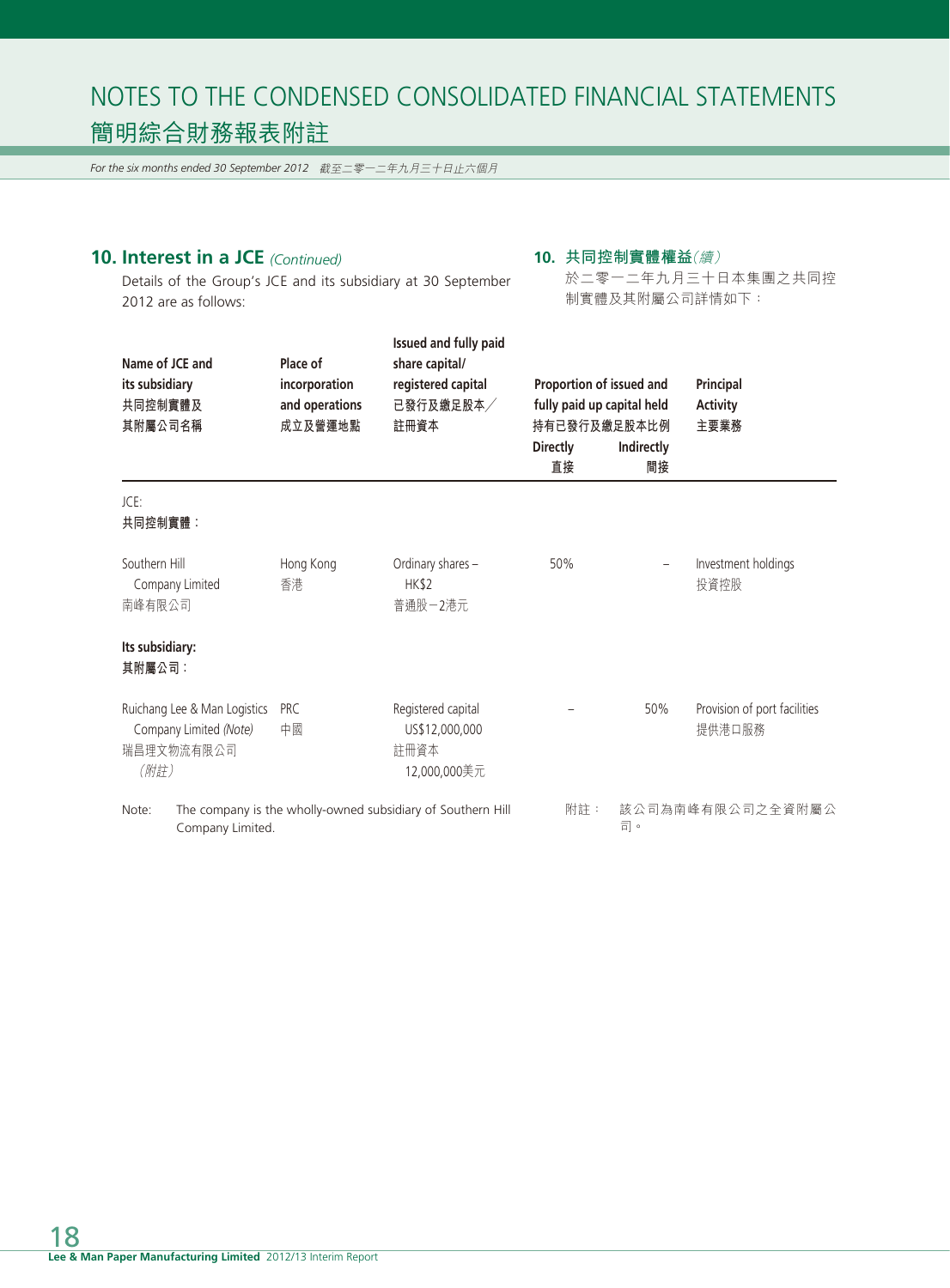# **11. Inventories**

# **11. 存貨**

|                |     | 30 September    | 31 March  |
|----------------|-----|-----------------|-----------|
|                |     | 2012            | 2012      |
|                |     | 二零一二年           | 二零一二年     |
|                |     | 九月三十日           | 三月三十一日    |
|                |     | <b>HK\$'000</b> | HK\$'000  |
|                |     | 千港元             | 千港元       |
| Raw materials  | 原料  | 2,021,835       | 2,518,015 |
| Finished goods | 製成品 | 675,260         | 606,230   |
|                |     | 2,697,095       | 3,124,245 |
|                |     |                 |           |

# **12. Trade and Other Receivables**

### **12. 應收貿易及其他賬款**

|                                          |           | 30 September    | 31 March  |
|------------------------------------------|-----------|-----------------|-----------|
|                                          |           | 2012            | 2012      |
|                                          |           | 二零一二年           | 二零一二年     |
|                                          |           | 九月三十日           | 三月三十一日    |
|                                          |           | <b>HK\$'000</b> | HK\$'000  |
|                                          |           | 千港元             | 千港元       |
| Trade receivables                        | 應收貿易賬款    | 1,953,905       | 2,102,577 |
|                                          |           |                 |           |
| Less: allowance for doubtful debt        | 減:呆壞賬撥備   |                 | (14, 849) |
|                                          |           | 1,953,905       | 2,087,728 |
| <b>Bills receivables</b>                 | 應收票款      | 1,498,186       | 1,944,808 |
|                                          |           | 3,452,091       | 4,032,536 |
| Prepayments and deposits for purchase of | 購買原料預付款項  |                 |           |
| raw materials                            | 及訂金       | 634,677         | 559,515   |
| Other deposits and prepayments           | 其他訂金及預付款項 | 292,640         | 115,533   |
| VAT receivables                          | 應收增值税款項   | 361,546         | 426,565   |
| Other receivables                        | 其他應收款項    | 177,951         | 107,681   |
|                                          |           | 4,918,905       | 5,241,830 |
|                                          |           |                 |           |

The Group allows its customers an average credit period of 45 to 90 days. The following is an aged analysis of trade and bills receivables presented based on the invoice date at the end of the reporting period.

本集團給予客戶的平均信貸期為45日至90 日。下表為根據報告期末發票日期之應收 貿易賬款及票款的賬齡分析。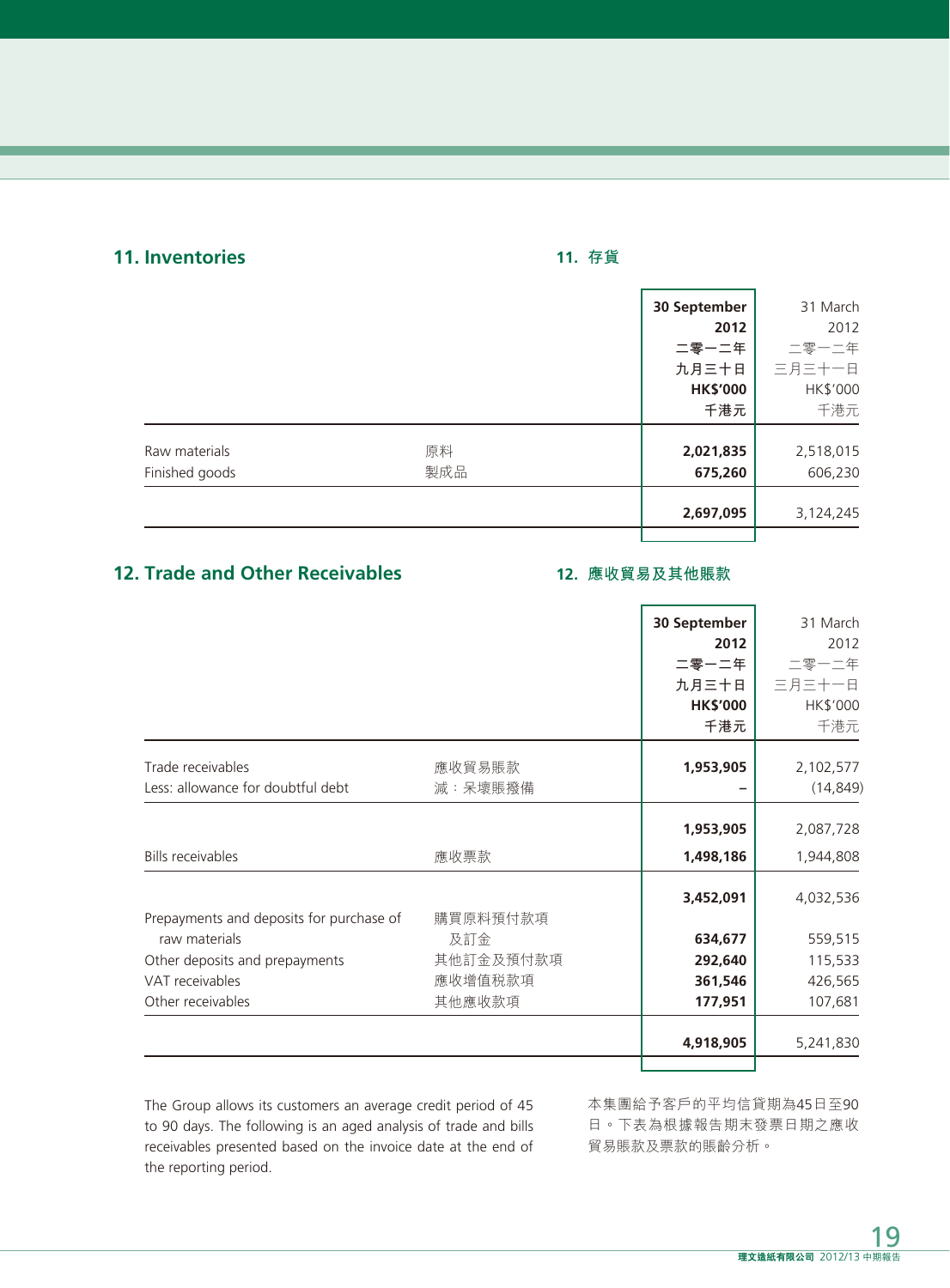*For the six months ended 30 September 2012* 截至二零一二年九月三十日止六個月

# **12. Trade and Other Receivables** *(Continued)*

#### **12. 應收貿易及其他賬款**(續)

|                   |          | 30 September    | 31 March  |
|-------------------|----------|-----------------|-----------|
|                   |          | 2012            | 2012      |
|                   |          | 二零一二年           | 二零一二年     |
|                   |          | 九月三十日           | 三月三十一日    |
|                   |          | <b>HK\$'000</b> | HK\$'000  |
|                   |          | 千港元             | 千港元       |
| Aged:             | 賬齡:      |                 |           |
| Less than 30 days | 少於30日    | 2,661,703       | 3,345,194 |
| $31 - 60$ days    | 31日-60日  | 622,609         | 563,536   |
| $61 - 90$ days    | 61日-90日  | 118,307         | 81,818    |
| $91 - 120$ days   | 91日-120日 | 15,441          | 23,194    |
| Over 120 days     | 120日以上   | 34,031          | 18,794    |
|                   |          | 3,452,091       | 4,032,536 |
|                   |          |                 |           |

# **13. Trade and Other Payables**

#### **13. 應付貿易及其他賬款**

|                                       | 30 September    | 31 March  |
|---------------------------------------|-----------------|-----------|
|                                       | 2012            | 2012      |
|                                       | 二零一二年           | 二零一二年     |
|                                       | 九月三十日           | 三月三十一日    |
|                                       | <b>HK\$'000</b> | HK\$'000  |
|                                       | 千港元             | 千港元       |
|                                       |                 |           |
| 應付貿易賬款及票款<br>Trade and bills payables | 2,024,614       | 2,454,913 |
| Construction fee payable<br>應付工程款     | 234,121         | 286,405   |
| 應計費用<br>Accruals                      | 134,557         | 160,614   |
| 預收款項<br>Receipt in advance            | 204,534         | 132,120   |
| 其他應付款項<br>Other payables              | 109,441         | 93,235    |
|                                       |                 |           |
|                                       | 2,707,267       | 3,127,287 |

The average credit period taken for trade purchases ranges from 30 to 120 days. The following is an aged analysis of the trade and bills payables presented based on the invoice date at the end of the reporting period.

貿易購貨之平均賒賬期由30至120日不等。 下表為於報告期末發票日期之應付賬款及 票款之賬齡分析。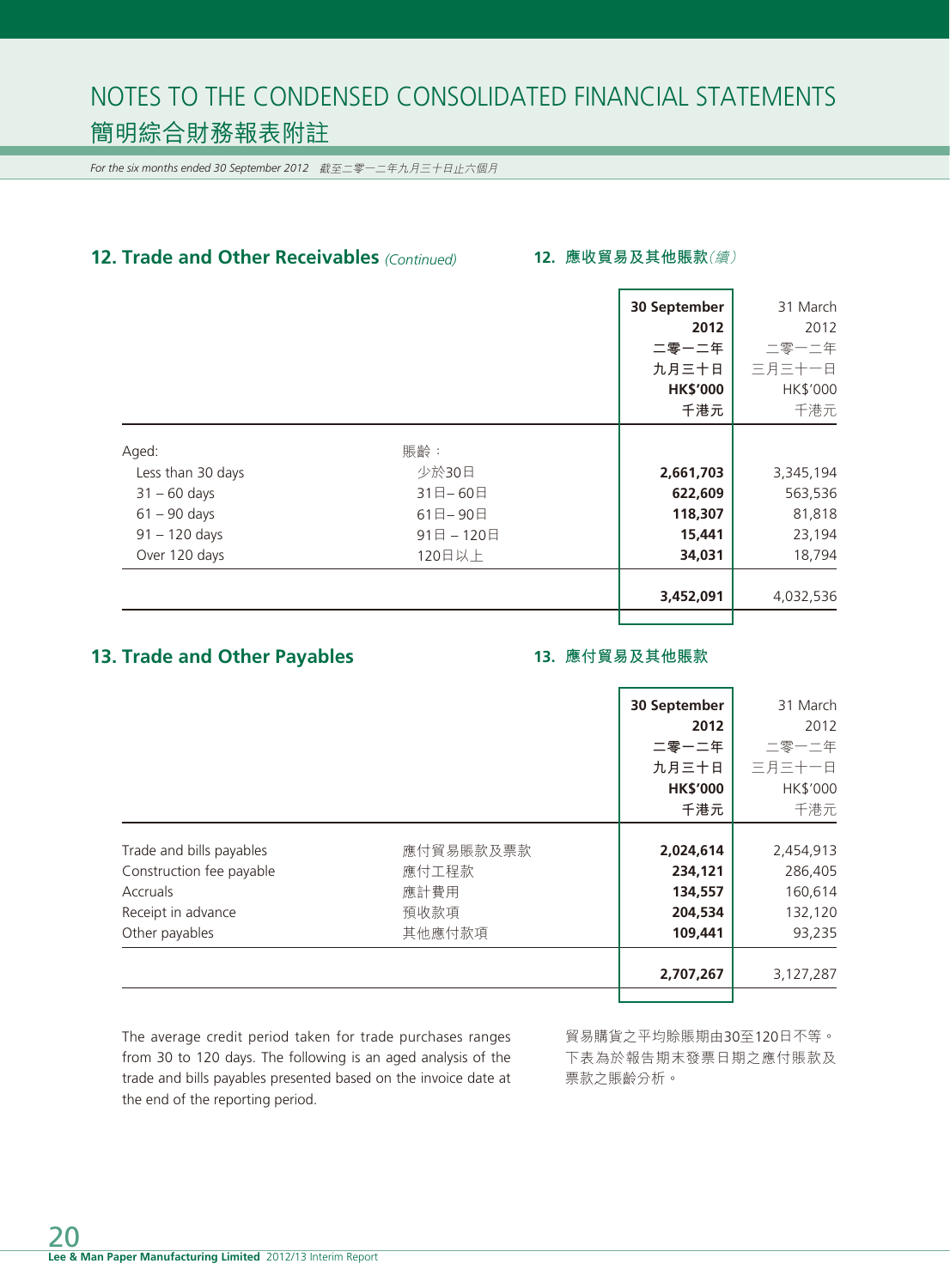## **13. Trade and Other Payables** *(Continued)* **13. 應付貿易及其他賬款**(續)

|                   |              | 30 September    | 31 March  |
|-------------------|--------------|-----------------|-----------|
|                   |              | 2012            | 2012      |
|                   |              | 二零一二年           | 二零一二年     |
|                   |              | 九月三十日           | 三月三十一日    |
|                   |              | <b>HK\$'000</b> | HK\$'000  |
|                   |              | 千港元             | 千港元       |
| Aged:             | 賬齡:          |                 |           |
| Less than 30 days | 少於30日        | 822,686         | 893,370   |
| $31 - 60$ days    | $31$ 日 - 60日 | 580,753         | 668,137   |
| $61 - 90$ days    | 61日-90日      | 328,921         | 583,127   |
| $91 - 120$ days   | 91日-120日     | 279,405         | 292,963   |
| Over 120 days     | 120日以上       | 12,849          | 17,317    |
|                   |              | 2,024,614       | 2,454,914 |
|                   |              |                 |           |

# **14. Share Capital**

# **14. 股本**

|                                      |               | Number of<br>ordinary shares<br>普通股數目 | Amount<br>金額<br><b>HK\$'000</b><br>千港元 |
|--------------------------------------|---------------|---------------------------------------|----------------------------------------|
| Authorised:                          | 法定:           |                                       |                                        |
| Ordinary shares of HK\$0.025 each at | 於二零一二年三月三十一日及 |                                       |                                        |
| 31 March 2012 and                    | 二零一二年九月三十日每股  |                                       |                                        |
| 30 September 2012                    | 面值0.025港元的普通股 | 8,000,000,000                         | 200,000                                |
| Issued and fully paid:               | 已發行及繳足:       |                                       |                                        |
| Ordinary shares of HK\$0.025 each at | 於二零一二年三月三十一日及 |                                       |                                        |
| 31 March 2012 and                    | 二零一二年九月三十日每股  |                                       |                                        |
| 30 September 2012                    | 面值0.025港元的普通股 | 4,689,622,980                         | 117,241                                |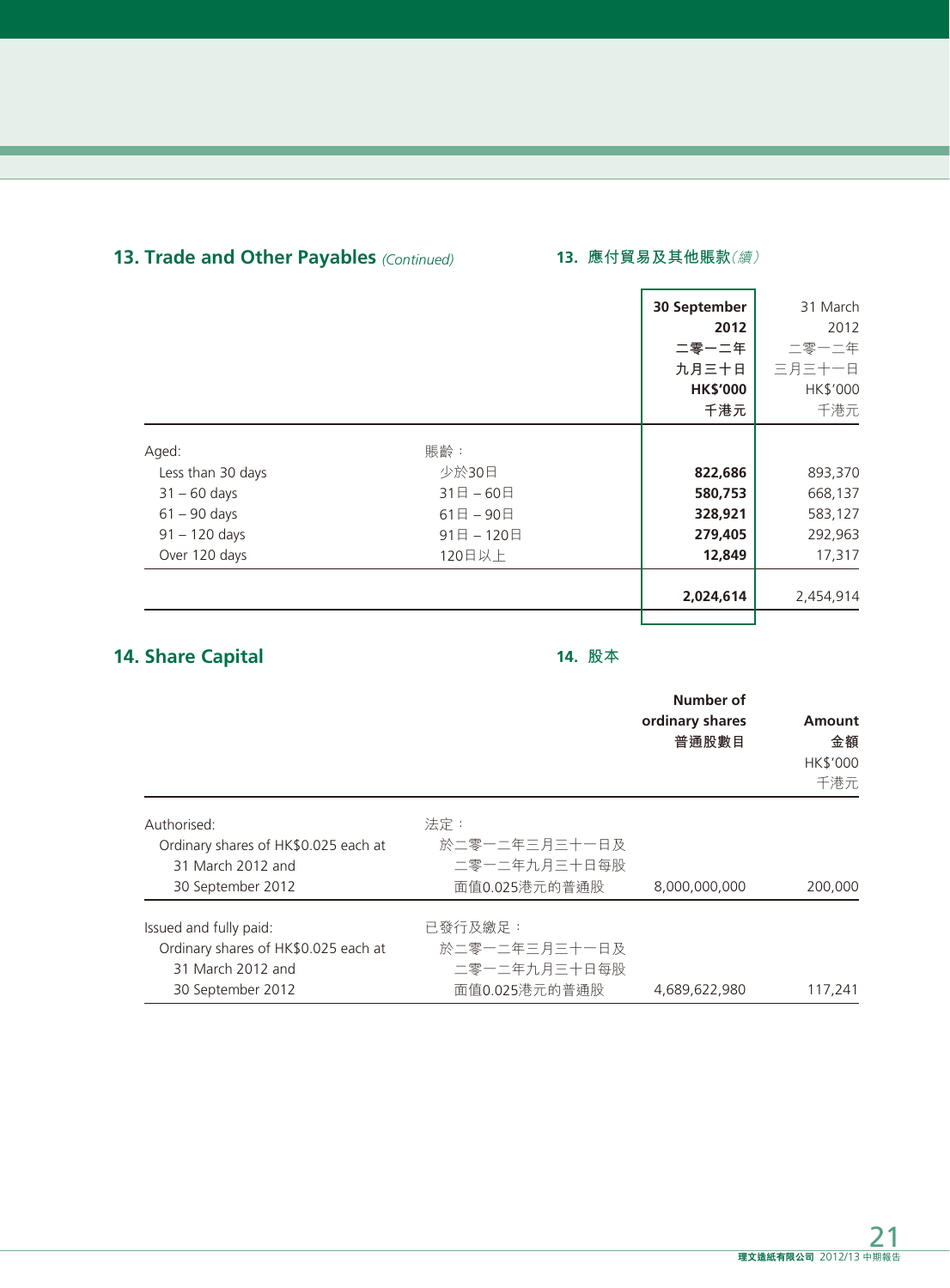*For the six months ended 30 September 2012* 截至二零一二年九月三十日止六個月

# **15. Operating Leases**

#### **The Group as lessee**

At the end of the reporting period, the Group had commitments for future minimum lease payments under noncancellable operating leases in respect of land and buildings, which fall due as follows:

#### **15. 經營租約 集團作為承租人**

於報告期末,本集團根據不可撤銷的土地 及樓宇經營租約於日後應付的最低租金如 下:

|                                       |          | 30 September    | 31 March |
|---------------------------------------|----------|-----------------|----------|
|                                       |          | 2012            | 2012     |
|                                       |          | 二零一二年           | 二零一二年    |
|                                       |          | 九月三十日           | 三月三十一日   |
|                                       |          | <b>HK\$'000</b> | HK\$'000 |
|                                       |          | 千港元             | 千港元      |
|                                       |          |                 |          |
| Within one year                       | 一年內      | 8,598           | 10,024   |
| In the second to fifth year inclusive | 第二年至第五年內 | 21,874          | 23,965   |
| After five years                      | 第五年後     | 242,749         | 243,698  |
|                                       |          | 273,221         | 277,687  |
|                                       |          |                 |          |

Operating lease payments represent rentals payable by the Group for lands and certain of its office properties. For lands, leases are negotiated for terms ranged from one year to fifty years with fixed rentals. For office properties, leases are negotiated for terms ranged from 6 months to 1 year with fixed rentals.

經營租金指本集團就土地及其若干辦公室 物業應付的租金。土地的租期由一年至 五十年,期內租金不變。辦公室物業的租 期由六個月至一年,期內租金不變。

# **16. Capital Commitments**

#### **16. 資本承擔**

|                                                                                                                                   |                                      | 30 September    | 31 March  |
|-----------------------------------------------------------------------------------------------------------------------------------|--------------------------------------|-----------------|-----------|
|                                                                                                                                   |                                      | 2012            | 2012      |
|                                                                                                                                   |                                      | 二零一二年           | 二零一二年     |
|                                                                                                                                   |                                      | 九月三十日           | 三月三十一日    |
|                                                                                                                                   |                                      | <b>HK\$'000</b> | HK\$'000  |
|                                                                                                                                   |                                      | 千港元             | 千港元       |
| Capital expenditures contracted for but not<br>provided in the consolidated financial<br>statements in respect of acquisition of: | 就已訂約但未於<br>綜合財務報表中撥備<br>有關下列購置的資本開支: |                 |           |
| - property, plant and equipment                                                                                                   | -物業、廠房及設備                            | 1,909,628       | 1,629,568 |
| - land use rights                                                                                                                 | 一土地使用權                               | 167,829         | 173,937   |
|                                                                                                                                   |                                      | 2,077,457       | 1,803,505 |
|                                                                                                                                   |                                      |                 |           |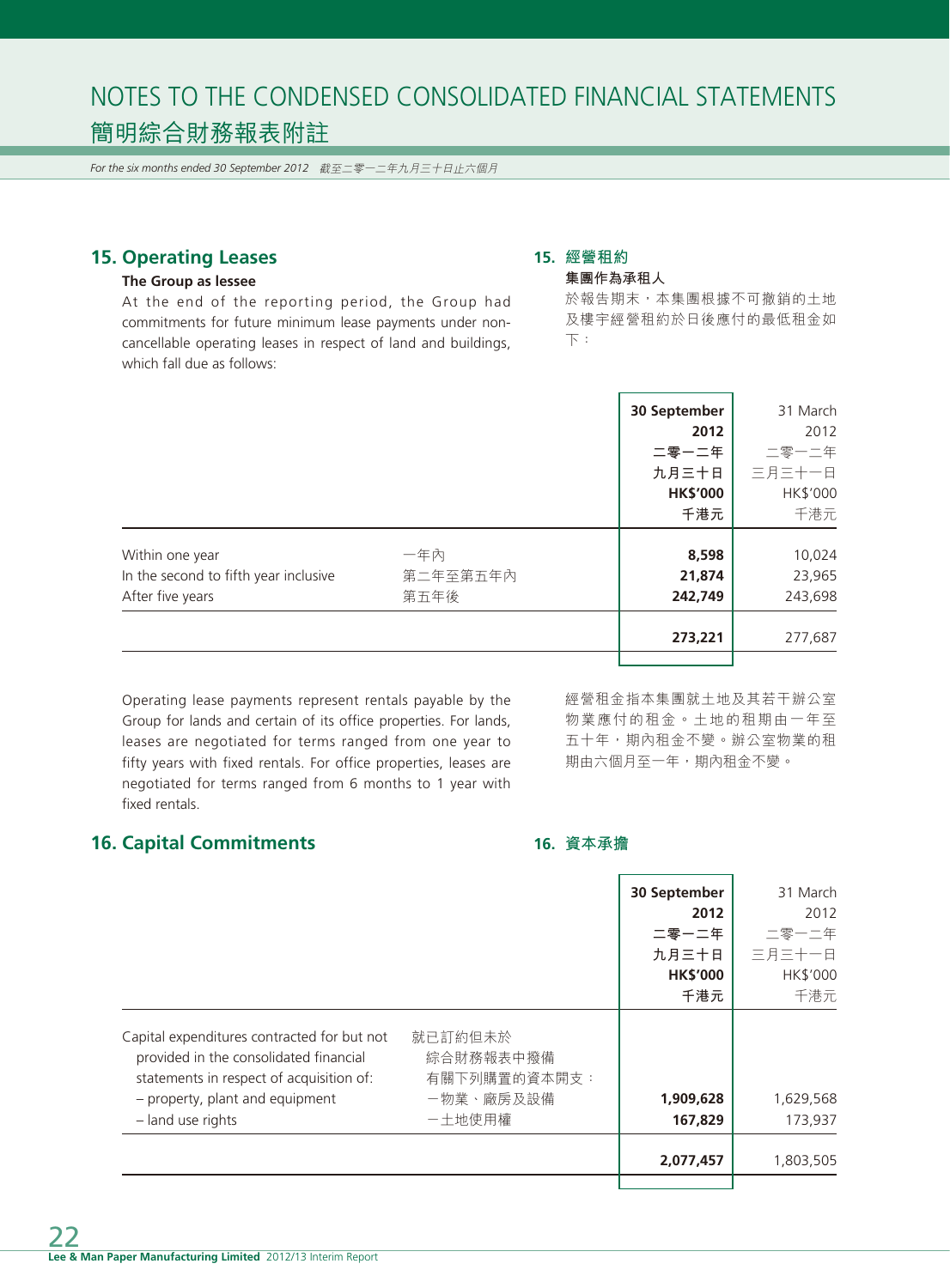# **17. Connected and Related Party Disclosures**

During the period, the Group had significant transactions with related parties, certain of which are also deemed to be connected parties pursuant to the Listing Rules. Significant transactions with these parties during the period are as follows:

### **17. 關連及相關人士披露**

期內,本集團與相關人士(若干人士同時根 據上市規則被視作為關連人士)進行重大交 易。期內,與該等人士進行的重大交易如 下:

|                                                                         |                                                 |                 | Six months ended |
|-------------------------------------------------------------------------|-------------------------------------------------|-----------------|------------------|
|                                                                         |                                                 |                 | 30 September     |
|                                                                         |                                                 |                 | 截至九月三十日止六個月      |
|                                                                         |                                                 | 2012            | 2011             |
|                                                                         |                                                 | 二零一二年           | 二零一一年            |
| Name of party                                                           | <b>Nature of transactions</b>                   | <b>HK\$'000</b> | HK\$'000         |
| 關連人士名稱                                                                  | 交易性質                                            | 千港元             | 千港元              |
| Lee & Man Industrial Manufacturing<br>Limited (note i)<br>理文實業有限公司(附註i) | Finished goods sold by the Group<br>集團出售製成品     | 50,426          | 40,264           |
|                                                                         | Income from supply of steam and<br>electricity  |                 |                  |
|                                                                         | 供應蒸氣及電力收入                                       | 2,120           | 2,336            |
|                                                                         | Raw materials purchased by the Group<br>集團購買原材料 | 452             | 1,417            |
|                                                                         | Licence fee expenses<br>許可權費支出                  | 883             | 868              |
| Jiangsu Lee & Man Chemical Limited<br>(note ii)                         | Income from supply of steam<br>and electricity  |                 |                  |
| 江蘇理文化工有限公司(附註ii)                                                        | 供應蒸氣及電力收入                                       | 37,526          | 43,179           |
|                                                                         | Raw materials purchased by the Group<br>集團購買原材料 | 2,036           | 4,089            |
|                                                                         | Rental income<br>租賃收入                           | 933             | 526              |
| Nippon Paper Group Inc. (note iii)                                      | Technical assistance fee expense                |                 |                  |
| 日本製紙集團(附註iii)                                                           | by the Group<br>集團技術顧問費支出                       | 4,214           | 9,439            |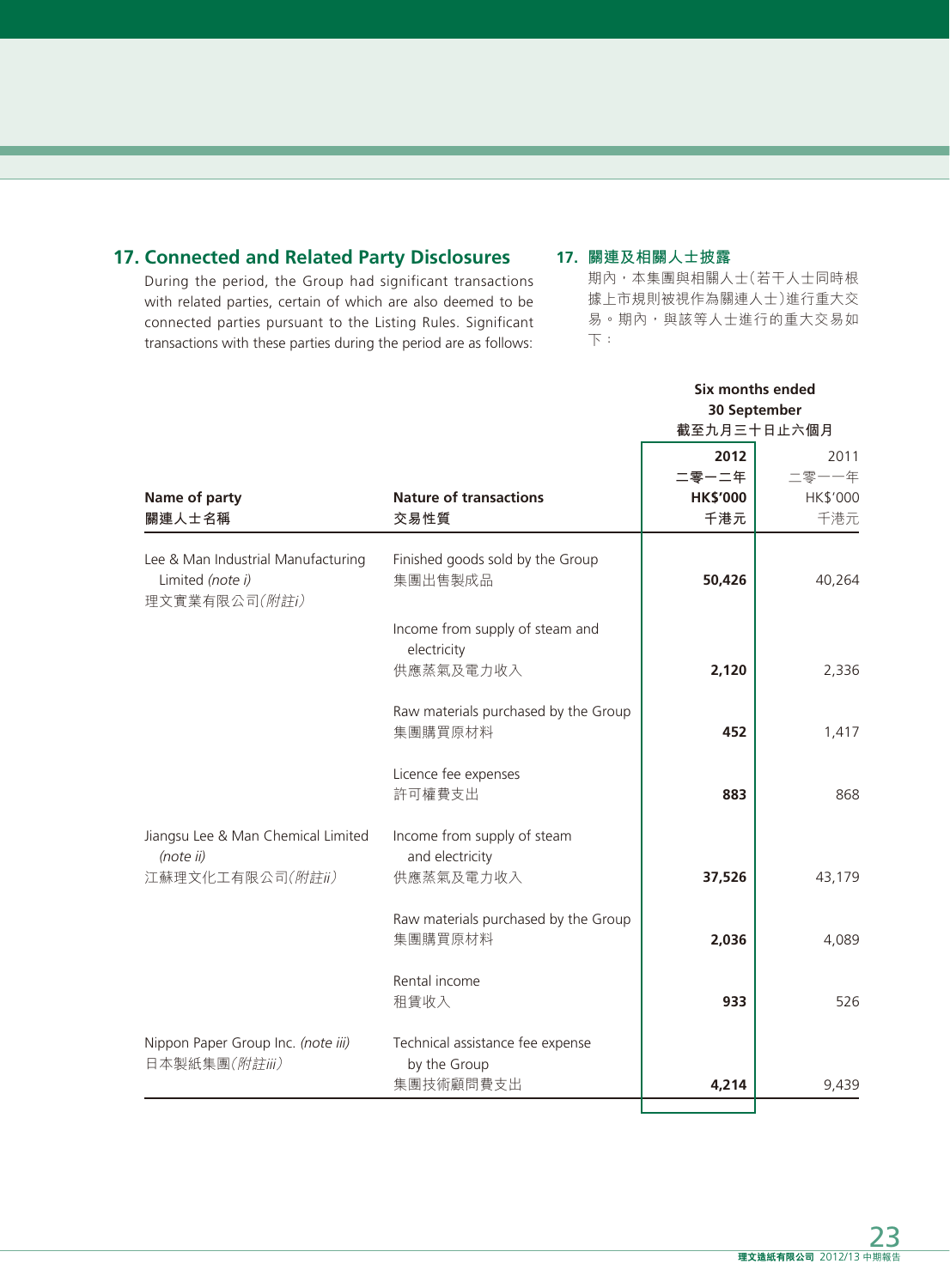*For the six months ended 30 September 2012* 截至二零一二年九月三十日止六個月

## **17. Connected and Related Party Disclosures**

*(Continued)* Notes:

- (i) The company is indirectly wholly owned by a daughter of Mr Lee Wan Keung Patrick, a director and the ultimate controlling shareholder of the Company.
- (ii) The company is beneficially owned by Mr Lee Wan Keung Patrick, a director and the ultimate controlling shareholder of the Company.
- (iii) Nippon Paper Group Inc. is a substantial shareholder of the Company.

### **18. Review of Interim Accounts**

The condensed consolidated interim financial statements are unaudited, but have been reviewed by the Audit Committee.

#### **Interim Dividend**

The Board has resolved to declare an interim dividend of HK\$0.050 (2011: HK\$0.048) per share for the six months ended 30 September 2012 to shareholders whose names appear on the Register of Members on 31 December 2012. It is expected that the interim dividend will be paid around 10 January 2013.

### **Closure of Register of Members**

The Register of Members will be closed from 27 December 2012 to 31 December 2012, both days inclusive, during which period no transfer of shares can be registered. In order to qualify for the interim dividend, all transfers accomplished by the relevant share certificates must be lodged with the Company's Branch Share Registrars, Tricor Investor Services Limited, at 26/F Tesbury Centre, 28 Queen's Road East, Wanchai, Hong Kong for registration no later than 4:30 pm on 24 December 2012.

#### **17. 關連及相關人士披露**(續)

附註:

- (i) 該公司為本公司董事及最終控股股東李運 強先生之女兒間接全資擁有。
- (ii) 該公司為本公司董事及最終控股股東李運 強先生實益擁有。
- (iii) 日本製紙集團是本公司主要股東。

#### **18. 審閱中期賬目**

簡明綜合中期財務報表均未經審核,惟經 審核委員會審閱。

#### **中期股息**

董事會議決宣派截至二零一二年九月三十日止六 個月之中期股息每股0.050港元(二零一一年: 0.048港元)予二零一二年十二月三十一日名列於 股東名冊內之股東。預期中期股息將於二零一三 年一月十日派付予股東。

#### **暫停辦理股份過戶登記**

本公司將於二零一二年十二月二十七日至二零 一二年十二月三十一日(首尾兩天包括在內)暫停 辦理股份過戶登記手續。為符合獲派中期股息之 資格,所有過戶文件連同有關股票最遲須於二零 一二年十二月二十四日下午四時三十分前送達本 公司之股份過戶登記分處卓佳證券登記有限公 司,地址為香港灣仔皇后大道東28號金鐘滙中 心26樓,以辦理登記手續。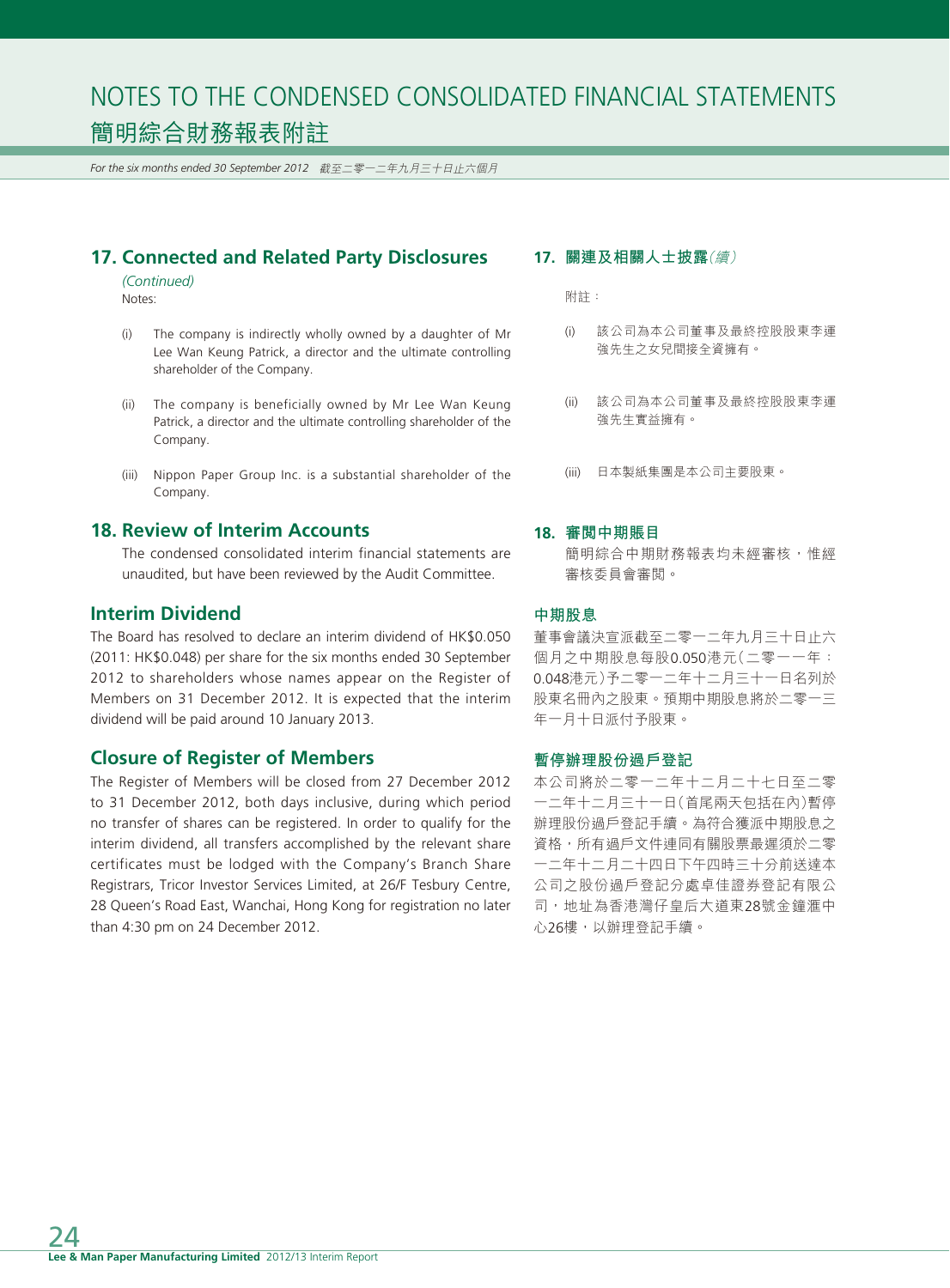### **Business Review and Outlook**

The Group achieved revenue of HK\$7,224 million for the six months ended 30 September 2012 and the half year net profit was HK\$674 million. Due to market downturn and fierce competition, although the Group expanded its production capacity and sales volume increased by 15% during the period, the drop in product sales price resulted in a reduction in overall revenue and the average profits per ton was less as compared to that in the past.

The production line of coated duplex board ("PM17"), the Group's new species with annual capacity of 600,000 tons has put into operation in August this year. At the same time, the Group is actively constructing its fifth paper production industrial park located at Ruichang City of Jiangxi Province, which will allow it to capture the demand for quality containerboard in the central and western part of China. The production line of our PM18 paper machine at Jiangxi plant with annual capacity of 350,000 tons is expected to begin operation before March 2013. We believe the additional capacities from the above two new production machines will give contribution to the Group in the future.

As at 30 September 2012, the Group's net gearing ratio was 65% which is considered to be a reasonable and affordable debt level. With the rise of the light industries in countries such as Vietnam, Myanmar and Laos, the Group will start its PM20 paper machine in Vietnam with annual capacity of 400,000 tons and plan to start operation by end of 2013; this plays the role of investment diversification.

As a result of the environmental issues, the closure of inferior capacities has been continued and had been cancelled out the effect of overcapacity within the domestic paper industry. The Group will continue its efforts in developing new markets, controlling costs closely and optimizing its capital structure in order to maximize the investment returns for the shareholders.

#### **業務回顧及展望**

本集團截至二零一二年九月三十日止六個月之收 入為72.24億港元,半年淨利潤為6.74億港元。 因市場不景氣和競爭激烈,雖然集團期內產能擴 大及銷售量提升15%,但產品銷售價格下跌, 以致整體收入減少,平均每噸利潤比往時遜色。

本集團新品種年產量60萬噸的PM17塗布白板紙 生產線已於本年八月正式投產。同時集團現正積 極建立於江西省瑞昌市的第五間造紙工業園,以 配合國內中西部省份對優質箱板原紙之需求。江 西廠房年產量35萬噸的PM18造紙機生產線預期 於二零一三年三月前投產。相信以上新增2台紙 機產能將為集團未來作出貢獻。

於二零一二年九月三十日,集團淨負債率為 65%。此乃合理和能承受之負債水平,隨着越 南、緬甸、老撾等國家的輕工業興起,本集團將 啟動於越南年產量40萬噸的PM20造紙機。計劃 在2013年底投產,起到投資分散作用。

國內造紙業因環保問題持續淘汰落後產能和產能 過剩而相互抵消,所以集團將繼續努力開展新市 場,嚴控成本及加強本集團之資本架構,務求為 股東爭取最大之投資回報。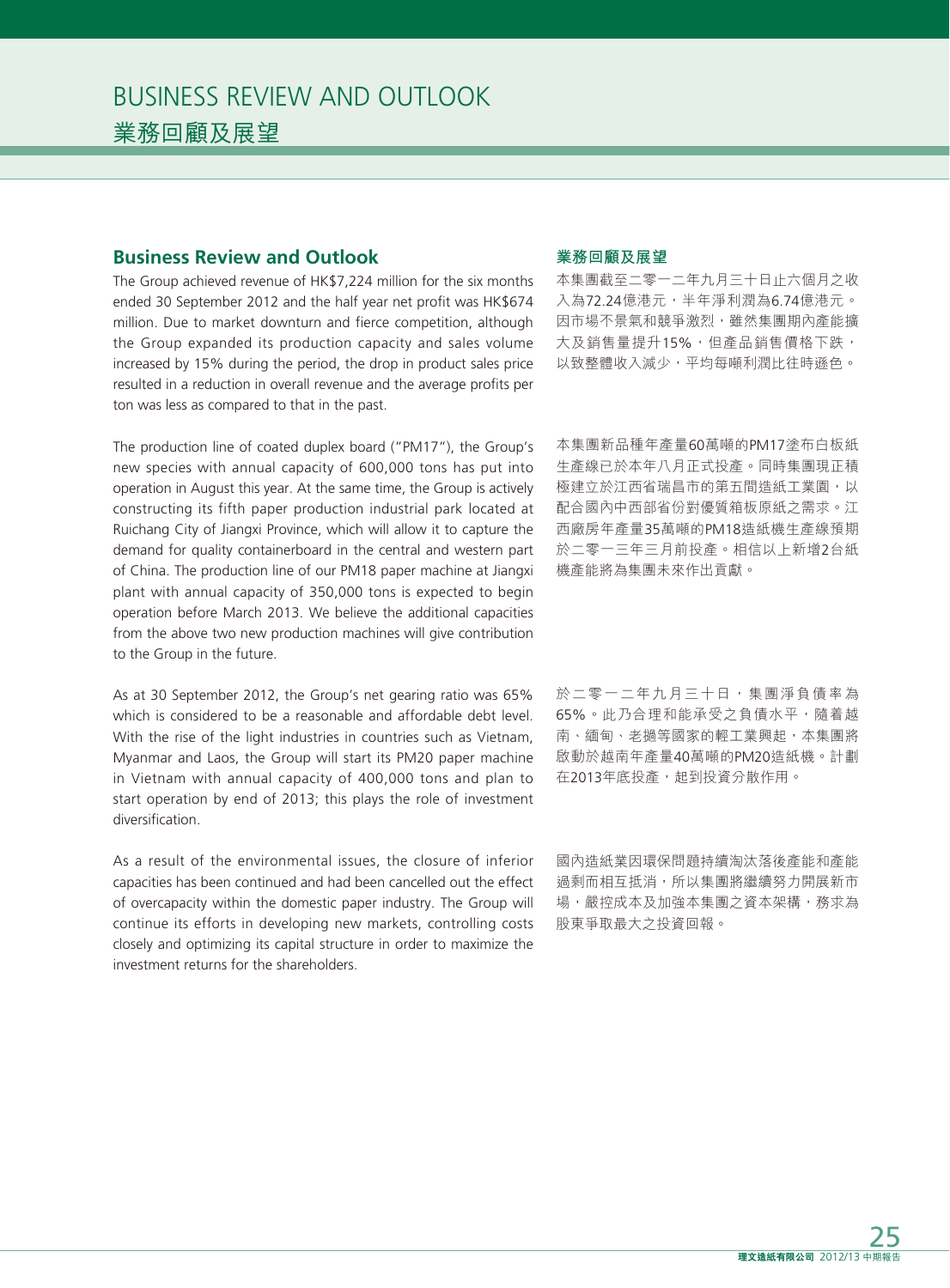#### **Results of Operation**

Revenue and net profit attributable to equity holder of the Company for the six months ended 30 September 2012 was HK\$7,224 million and HK\$674 million respectively, representing a decrease of 1.9% and an increase of 4.3%, as compared to HK\$7,360 million and HK\$647 million respectively, for the corresponding period last year. The earnings per share for the period was HK14.38 cents as compared to HK13.79 cents for the corresponding period last year.

The Group's containerboard sales volume was increased by over 15% as a result of the full commercial operation of PM15 and PM16 during the period. However the average selling price was decreased and therefore lowered both revenue and net margin per ton.

#### **Distribution and Selling Expenses and Administrative Expenses**

The Group's distribution and selling expenses and administrative expenses increased by approximately 12.0% and 10.8% respectively, from HK\$111 million and HK\$275 million for the six months ended 30 September 2011 to HK\$124 million and HK\$305 million for the six months ended 30 September 2012, respectively, mainly as a result of the expansion in the operation of the Group and the increase of staff costs during this period. The distribution and selling expenses and administrative expenses represented about 1.7% and 4.2% of the revenue respectively, for the six months ended 30 September 2012, and were both slightly increased as compared to the corresponding period last year.

#### **Finance Costs**

The Group's total borrowing costs (including the amounts capitalized) increased by approximately 18.1% from HK\$102 million for the six months ended 30 September 2011 to HK\$120 million for the six months ended 30 September 2012. The increase was mainly due to the increase in average amount of outstanding bank borrowings during the period.

#### **Inventories, Debtors' and Creditors' Turnover**

The inventory turnover of the Group's raw materials and finished products were 67 days and 16 days, respectively, for the six months ended 30 September 2012 as compared to 80 days and 17 days, respectively, for the year ended 31 March 2012.

The Group's debtors' turnover days were 49 days for the six months ended 30 September 2012 as compared to 52 days for the year ended 31 March 2012. This is in line with the credit terms of 45 days to 90 days granted by the Group to its customers.

The Group's creditors' turnover days were 74 days for the six months ended 30 September 2012 as compared to 78 days for the year ended 31 March 2012 and is in line with the credit terms granted by the Group's suppliers.

#### **經營業績**

截至二零一二年九月三十日止六個月的收入及 股東應佔純利分別為72.24億港元及6.74億港 元,較去年同期的73.60億港元及6.47億港元, 分別下跌1.9%及上升4.3%。期內,每股盈利為 14.38港仙,去年同期則為13.79港仙。

本集團箱板原紙之銷售量上升15%,主要期內 第十五號及第十六號造紙機已全期生產。由於平 均銷售價格下跌,因此拉低收入及每噸純利。

#### **分銷及銷售費用及行政費用**

本集團的分銷及銷售費用以及行政費用分別上升 約12.0%和10.8%,由截至二零一一年九月三十 日止六個月的1.11億港元及2.75億港元分別上升 至截至二零一二年九月三十日止六個月的1.24億 港元及3.05億港元,主要由於期內擴充營運及員 工成本上漲。截至二零一二年九月三十日止六個 月的分銷及銷售費用以及行政費用分別佔收入約 1.7%及4.2%,較去年同期輕微上升。

#### **財務成本**

本集團的總借貸成本(包括資本化金額)由截至二 零一一年九月三十日止六個月的1.02億港元增加 至截至二零一二年九月三十日止六個月的1.20億 港元,增幅約為18.1%。成本增加主要由於期內 未償還平均銀行貸款增加所致。

#### **存貨、應收賬款及應付賬款周轉期**

本集團於截至二零一二年九月三十日止六個月的 原料及製成品存貨周轉期分別為67天及16天, 相比截至二零一二年三月三十一日止年度則分別 為80天及17天。

本集團於截至二零一二年九月三十日止六個月的 應收賬款周轉期為49天,相比截至二零一二年 三月三十一日止年度則為52天。上述應收賬款 周轉期與本集團授予客戶介乎45天至90天不等 的信貸期相符。

本集團於截至二零一二年九月三十日止六個月的 應付賬款周轉期為74天,相比截至二零一二年 三月三十一日止年度則為78天。上述應付賬款 周轉期與供應商給予本集團的信貸期相符。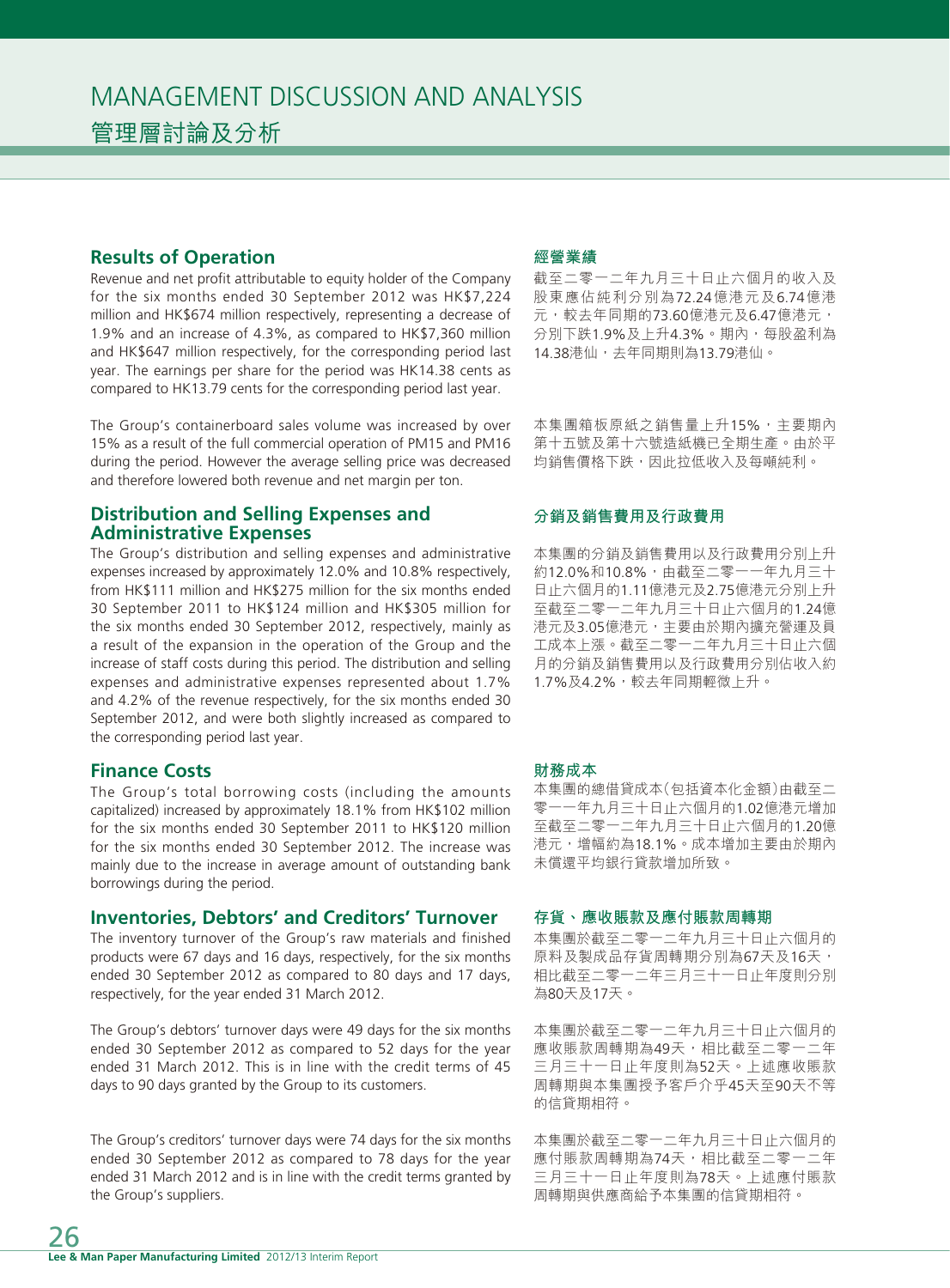### **Liquidity, Financial Resources and Capital Structure**

The total shareholders' fund of the Group as at 30 September 2012 was HK\$13,814 million (31 March 2012: HK\$13,498 million). As at 30 September 2012, the Group had current assets of HK\$8,371 million (31 March 2012: HK\$9,130 million) and current liabilities of HK\$6,229 million (31 March 2012: HK\$6,106 million). The current ratio was 1.34 as at 30 September 2012 as compared to 1.50 at 31 March 2012.

The Group generally finances its operations with internally generated cashflow and credit facilities provided by its principal bankers in Macau, Hong Kong and the PRC. As at 30 September 2012, the Group had outstanding bank borrowings of HK\$9,707million (31 March 2012: HK\$9,559 million). These bank loans were secured by corporate guarantees provided by certain subsidiaries of the Company. As at 30 September 2012, the Group maintained bank balances and cash of HK\$724 million (31 March 2012: HK\$731 million). The Group's net debt-to-equity ratio (total borrowings net of cash and cash equivalents over shareholders' equity) remained at 0.65 as at 31 March 2012 and 30 September 2012, which is considered to be a healthy and reasonable level. The Group possesses sufficient cash and available banking facilities to meet its commitments and working capital requirements.

The Group's transactions and the monetary assets are principally denominated in Renminbi, Hong Kong dollars or United States dollars. The Group has not experienced any material difficulties or effects on its operations or liquidity as a result of fluctuations in currency exchange rates during the six months ended 30 September 2012.

During the six months ended 30 September 2012, the Group has used currency structured instruments, foreign currency borrowings or other means to hedge its foreign currency exposure.

#### **Employees**

As at 30 September 2012, the Group had a workforce of more than 7,800 employees. Salaries of employees are maintained at a competitive level and are reviewed annually, with close reference to the relevant labour market and economic situation. The Group also provides internal training to staff and provides bonuses based upon staff performance and profits of the Company.

The Group has not experienced any significant problems with its employees or disruption to its operations due to labour disputes nor has it experienced any difficulty in the recruitment and retention of experienced staff. The Group maintains a good relationship with its employees.

#### **流動資金、財務資源及資本結構**

於二零一二年九月三十日,本集團的股東資金總 額為138.14億港元(二零一二年三月三十一日: 134.98億港元)。於二零一二年九月三十日,本 集團的流動資產達83.71億港元(二零一二年三 月三十一日:91.30億港元),而流動負債則為 62.29億港元(二零一二年三月三十一日:61.06 億港元)。二零一二年九月三十日的流動比率為 1.34,二零一二年三月三十一日則為1.50。

本集團一般以內部產生的現金流量,以及中港澳 主要往來銀行提供的信貸備用額作為業務的營運 資金。於二零一二年九月三十日,本集團的未 償還銀行貸款為97.07億港元(二零一二年三月 三十一日:95.59億港元)。該等銀行借貸由本 公司若干附屬公司提供的公司擔保作為抵押。於 二零一二年九月三十日,本集團的銀行結餘及現 金7.24億港元(二零一二年三月三十一日:7.31 億港元)。本集團的淨資本負債比率(借貸總額減 現金及現金等價物除以股東權益)於二零一二年 三月三十一日及二零一二年九月三十日維持於 0.65,屬穩健合理之債務水準。本集團具備充裕 的現金及可供動用的銀行備用額以應付集團的承 擔及營運資金需要。

本集團的交易及貨幣資產主要以人民幣、港元或 美元計值。截至二零一二年九月三十日止六個 月,本集團的營運或流動資金未曾因滙率波動而 面臨任何重大困難或影響。

截至二零一二年九月三十日止六個月,本集團採 用貨幣結構工具,外幣借貸或其他途徑作外幣對 沖方法。

#### **僱員**

於二零一二年九月三十日,本集團擁有逾7,800 名員工。僱員薪酬維持於具競爭力水平,並會每 年審閲,且密切留意有關勞工市場及經濟市況趨 勢。本集團亦為僱員提供內部培訓,並按員工表 現及本公司盈利發放花紅。

本集團並無出現任何重大僱員問題,亦未曾因勞 資糾紛令營運中斷,在招聘及挽留經驗豐富的員 工時亦不曾出現困難。本集團與僱員的關係良 好。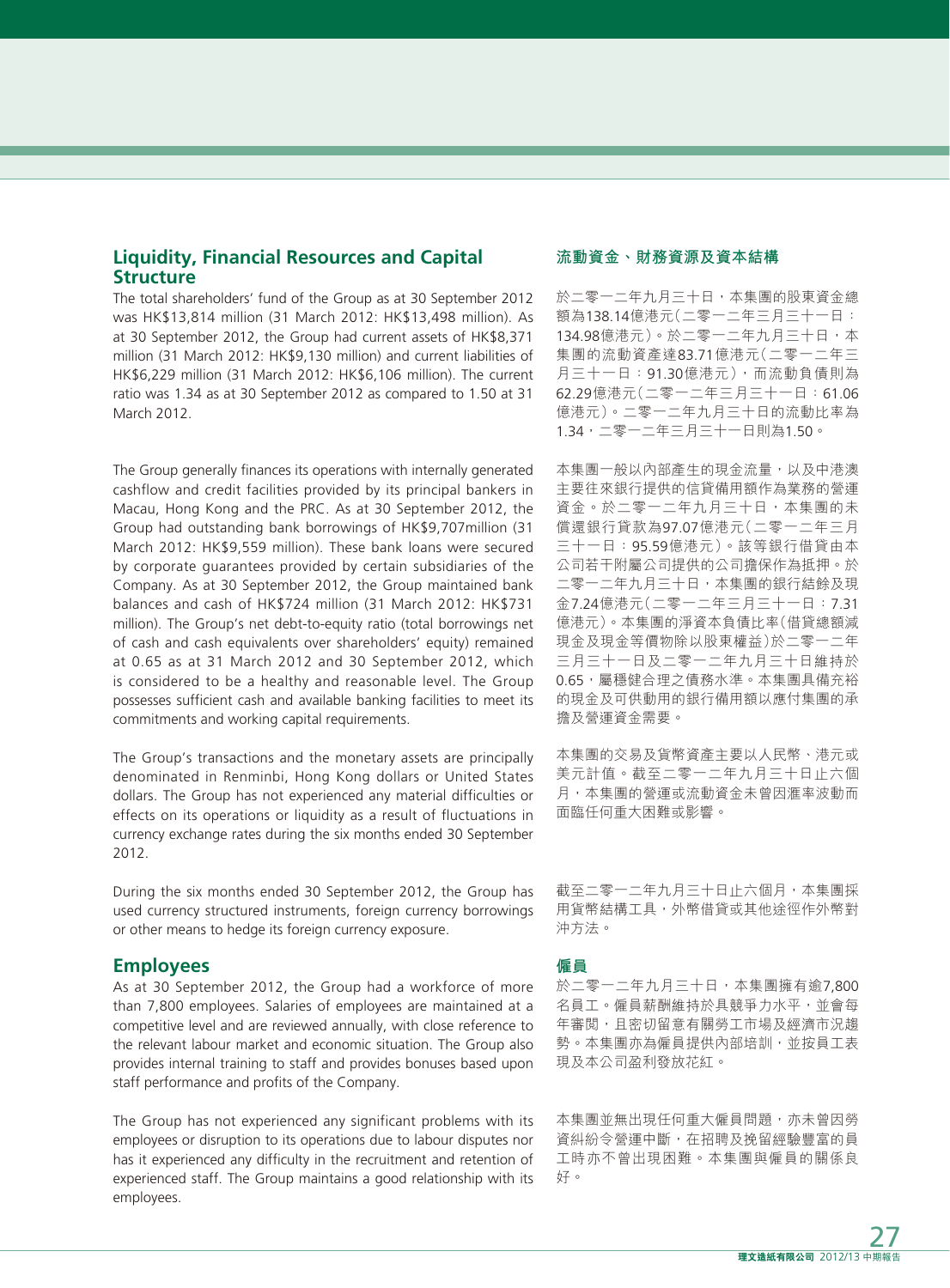## **Share Options**

Particulars of the Company's share option scheme ("Scheme") are set out below:

The following table discloses details of the Company's options granted on 5 September 2008 under the Scheme held by directors and movement in such holdings during the period:

#### **購股權**

本公司購股權計劃(「計劃」)的詳情載如下:

下表披露於二零零八年九月五日計劃項下授出之 購股權,董事持有購股權詳情及於期內之變動:

|                  |                       |                              | Number of share options<br>購股權數目                                                               |
|------------------|-----------------------|------------------------------|------------------------------------------------------------------------------------------------|
| Category<br>類別   | Date of grant<br>授出日期 | <b>Exercise price</b><br>行使價 | Outstanding at<br>1 April 2012 and<br>30 September 2012<br>於二零一二年四月一日<br>及二零一二年九月三十日<br>尚未行使數目 |
| <b>Directors</b> | 5 September 2008      |                              |                                                                                                |
| 董事               | 二零零八年九月五日             | 1.872                        | 66,666,668                                                                                     |

The options granted on 5 September 2008 may be exercised in accordance with the following terms of the Scheme as to:

- (i) up to 66,666,668 of the options exercisable commencing 1 September 2009 to 31 August 2013, with vesting period from 5 September 2008 to 31 August 2009, the fair value of each option at the date of grant is approximately HK\$0.4075;
- (ii) up to 133,333,332 of the options exercisable commencing 1 September 2010 to 31 August 2013, with vesting period from 5 September 2008 to 31 August 2010, the fair value of each option at the date of grant is approximately HK\$0.48; and
- (iii) up to 200,000,000 of the options exercisable commencing 1 September 2011 to 31 August 2013, with vesting period from 5 September 2008 to 31 August 2011, the fair value of each option at the date of grant is approximately HK\$0.5325.

The exercise of the options during the exercise periods described in (i), (ii) and (iii) above, commencing from 1 September 2009 to 31 August 2013, are subject to achievement of pre-determined and specific profit targets for the Group for each of the years ended 31 March 2009, 2010 and 2011 respectively.

於二零零八年九月五日授出之購股權可根據計劃 下的條款行使:

- (i) 由二零零九年九月一日至二零一三年八月 三十一日可行使最多66,666,668股的購股 權及獲准行使期由二零零八年九月五日至 二零零九年八月三十一日,每股購股權在 授出日當日之公平值約為0.4075港元;
- (ii) 由二零一零年九月一日至二零一三年八月 三十一日可行使最多133,333,332股的購股 權及獲准行使期由二零零八年九月五日至 二零一零年八月三十一日,每股購股權在 授出日當日之公平值約為0.48港元;及
- (iii) 由二零一一年九月一日至二零一三年八月 三十一日可行使最多200,000,000股的購股 權及獲准行使期由二零零八年九月五日至 二零一一年八月三十一日,每股購股權在 授出日當日之公平值約為0.5325港元;

自二零零九年九月一日起至二零一三年八月 三十一日止於上述行使期內行使上述(i) , (ii)及(iii) 購股權時,須達致本集團就分別截至二零零九 年、二零一零年及二零一一年三月三十一日止年 度各年之預定及特定盈利目標。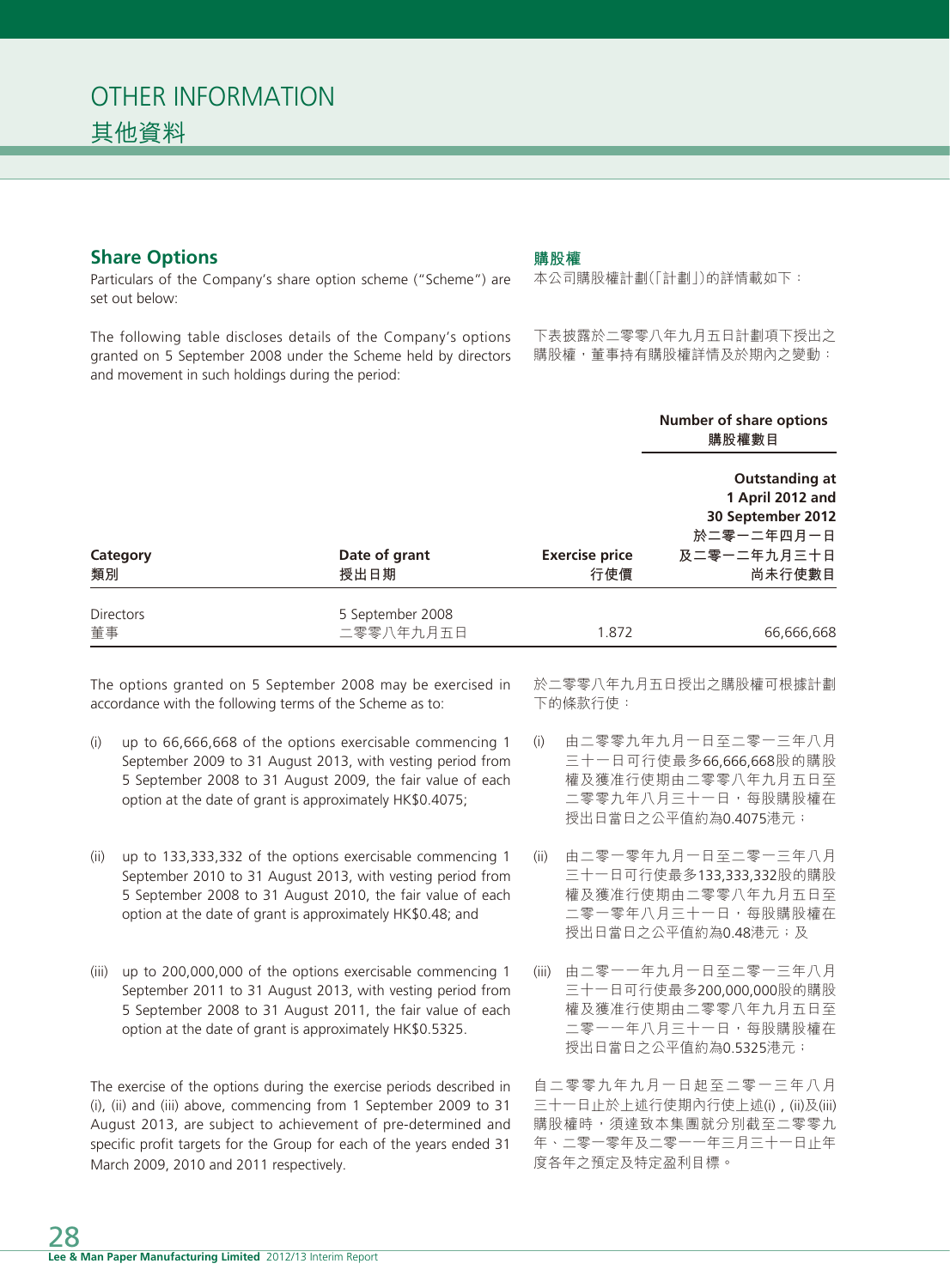# **Directors' and Chief Executives' Interests and Short Positions in Equity or Debt Securities**

As at 30 September 2012, the interests of the directors and the chief executives and their associates in the shares, underlying shares and debentures of the Company and its associated corporations, as recorded in the register maintained by the Company pursuant to section 352 of the Securities and Futures Ordinance ("SFO"), or as otherwise notified to the Company and pursuant to the Model Code for Securities Transactions by Directors of Listed Issuers, the Stock Exchange of Hong Kong Limited (the "Stock Exchange") were as follows:

#### **董事及主要行政人員於股本或債務證券中 擁有的權益及淡倉** 於二零一二年九月三十日,董事及主要行政人員

及彼等之聯系人士在本公司及其相聯法團,根據 證券及期貨條例第352條存置之登記冊所記錄或 以其他方式通知本公司及根據香港聯合交易所有 限公司(「聯交所」)有關上市發行人董事按標準守 則進行證券交易的股份、相關股份及債券中的權 益如下:

#### **Long positions**

*(a) Ordinary shares of HK\$0.025 each of the Company*

#### **好倉**

(a) 本公司每股面值0.025港元的普通股

Gold Best之董事。

| 董事姓名                        | <b>Name of director</b>       | Capacity<br>身份                                                                                                                                                                                                                                       | Number of<br>ordinary shares<br>普通股數目 | Number of<br>ordinary shares<br>subject to<br>options granted<br>授出的購股權<br>所涉及的<br>普通股數目                                           | Percentage of<br>the issued<br>share capital<br>of the<br>Company<br>佔本公司已<br>發行股本百分比 |
|-----------------------------|-------------------------------|------------------------------------------------------------------------------------------------------------------------------------------------------------------------------------------------------------------------------------------------------|---------------------------------------|------------------------------------------------------------------------------------------------------------------------------------|---------------------------------------------------------------------------------------|
| 李運強                         | Lee Wan Keung Patrick         | Held by controlled corporation<br>(Note)<br>由受控制法團持有(附註)                                                                                                                                                                                             | 2,536,710,000                         |                                                                                                                                    | 54.09%                                                                                |
| Lee Man Chun Raymond<br>李文俊 |                               | Beneficial owner<br>實益擁有人                                                                                                                                                                                                                            |                                       | 40.000.000                                                                                                                         | 0.85%                                                                                 |
| Lee Man Bun<br>李文斌          |                               | Beneficial owner<br>實益擁有人                                                                                                                                                                                                                            |                                       | 26,666,668                                                                                                                         | 0.57%                                                                                 |
| Poon Chung Kwong<br>潘宗光     |                               | Beneficial owner<br>實益擁有人                                                                                                                                                                                                                            | 586,000                               |                                                                                                                                    | 0.01%                                                                                 |
| 王啟東                         | Wong Kai Tung Tony            | Beneficial owner<br>實益擁有人                                                                                                                                                                                                                            | 600,000                               |                                                                                                                                    | 0.01%                                                                                 |
| Note:                       | also a director of Gold Best. | These shares were held by Gold Best Holdings Ltd. ("Gold<br>Best"). Gold Best is a controlled corporation of Mr Lee Wan<br>Keung Patrick under the SFO. The entire issued share capital<br>of Gold Best is owned by Mr Lee Wan Keung Patrick, who is | 附註:                                   | 該 等 股 份 由 Gold Best Holdings Ltd.<br>(「Gold Best」)持有。根據證券及期貨<br>條例,Gold Best為李運強先生之受控<br>制法團。Gold Best的全部已發行股本<br>由李運強先生持有。李運強先生亦為 |                                                                                       |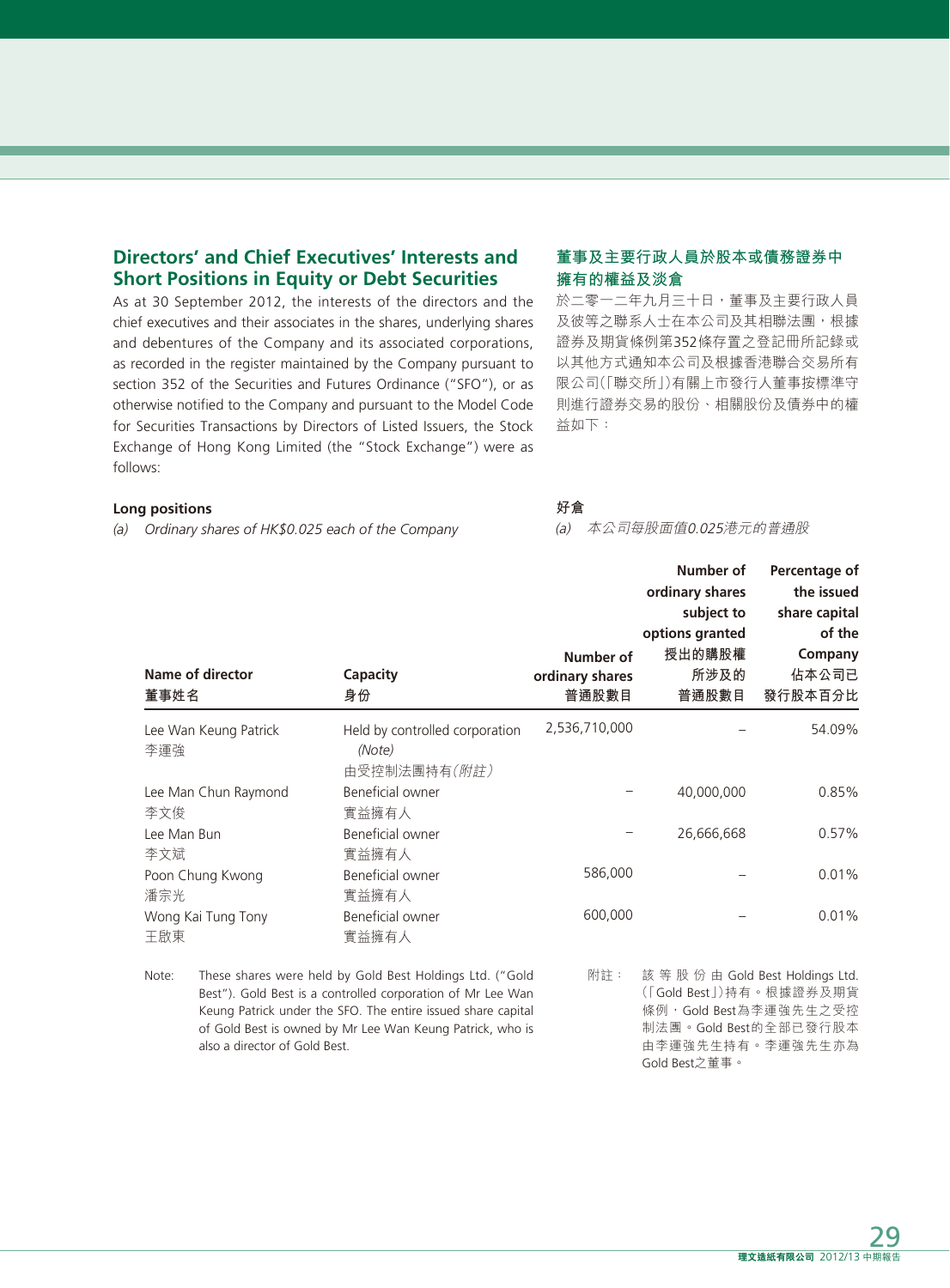| Name of director<br>董事姓名                                                                                                                                                                                                                                                                                                     | Capacity<br>身份                                                                                             | Name of<br>associated<br>corporation<br>相聯法團名稱 | Number of<br>ordinary shares<br>普通股數目 | Percentage<br>of the issued<br>share capital of<br>the associated<br>corporation<br>佔相聯法團已<br>發行股本百分比 |
|------------------------------------------------------------------------------------------------------------------------------------------------------------------------------------------------------------------------------------------------------------------------------------------------------------------------------|------------------------------------------------------------------------------------------------------------|------------------------------------------------|---------------------------------------|-------------------------------------------------------------------------------------------------------|
| Lee Wan Keung Patrick<br>李運強                                                                                                                                                                                                                                                                                                 | Beneficial owner<br>實益擁有人                                                                                  | Gold Best                                      | 100                                   | 100%                                                                                                  |
| Save as disclosed above and other than certain nominee<br>shares in subsidiaries held by certain directors in trust for the<br>Company, none of the directors or chief executives or their<br>associates had any interests or short positions in any shares,<br>underlying shares or debentures of the Company or any of its | 除上文所披露者外及除了若干董事以信託<br>形式代本公司持有附屬公司的若干提名人<br>股份外,於二零一二年九月三十日,各董<br>事、主要行政人員及彼等的聯繫人士概無<br>在本公司或其任何相聯法團的股份、相關 |                                                |                                       |                                                                                                       |

*(b) Ordinary shares of the associated corporation of the Company*

associated corporations as at 30 September 2012.

(b) 本公司相聯法團的普通股

股份或債券中,擁有任何權益或淡倉。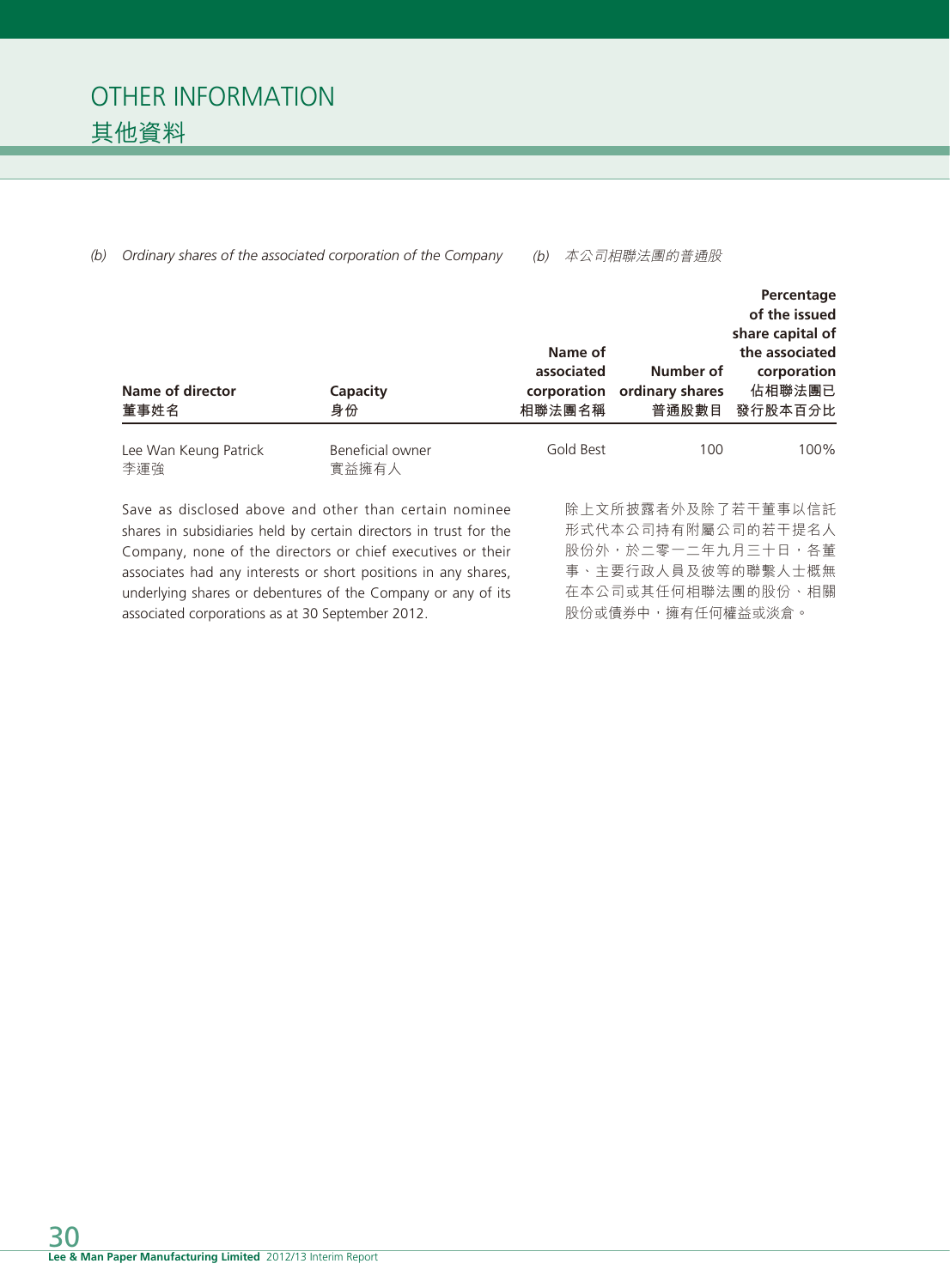# **Substantial Shareholders**

The register of substantial shareholders maintained by the Company pursuant to Section 336 of the SFO shows that, at 30 September 2012, other than directors and chief executives, the following shareholders had notified the Company of the relevant interests in the issued share capital of the Company.

#### **Long positions**

*Ordinary shares of HK\$0.025 each of the Company*

### **主要股東**

根據本公司按證券及期貨條例第336條須存置之 主要股東登記冊所記錄,於二零一二年九月三十 日,下列股東(董事及主要行政人員除外)已知會 本公司彼等於本公司已發行股本中擁有之相關權 益。

#### **好倉**

本公司每股面值0.025港元的普通股

|                                                                                                                                                                                                      | Name of shareholder<br>股東姓名                                                                                                                                                              | Capacity<br>身份                                                |               | Number of<br>ordinary shares<br>普通股數目                                        | Percentage of the<br>issued share capital of<br>the Company<br>佔本公司已發行股本百分比 |  |
|------------------------------------------------------------------------------------------------------------------------------------------------------------------------------------------------------|------------------------------------------------------------------------------------------------------------------------------------------------------------------------------------------|---------------------------------------------------------------|---------------|------------------------------------------------------------------------------|-----------------------------------------------------------------------------|--|
| Gold Best                                                                                                                                                                                            |                                                                                                                                                                                          | Beneficial owner<br>實益擁有人                                     |               | 2,536,710,000                                                                | 54.09%                                                                      |  |
| Lee Wong Wai Kuen<br>李黃惠娟                                                                                                                                                                            |                                                                                                                                                                                          | Held by spouse (Note i)<br>由配偶持有(附註i)                         | 2,536,710,000 |                                                                              | 54.09%                                                                      |  |
| Nippon Paper Group Inc<br>日本製紙集團                                                                                                                                                                     |                                                                                                                                                                                          | Held by controlled<br>corporation (Note ii)<br>由受控制法團持有(附註ii) | 718,515,679   |                                                                              | 15.32%                                                                      |  |
| Dyna Wave Holding Asia                                                                                                                                                                               |                                                                                                                                                                                          | Beneficial owner (Note ii)<br>實益擁有人(附註ii)                     | 718,515,679   |                                                                              | 15.32%                                                                      |  |
| Note:                                                                                                                                                                                                |                                                                                                                                                                                          |                                                               | 附註:           |                                                                              |                                                                             |  |
| (i)                                                                                                                                                                                                  | Under the SFO, Lee Wong Wai Kuen is deemed to be interested in<br>these 2,536,710,000 ordinary shares as she is the spouse of Lee Wan<br>Keung Patrick, a beneficial owner of Gold Best. |                                                               | (i)           | 根據證券及期貨條例,由於李黃惠娟是李運強<br>(Gold Best實益擁有人)的配偶,故被視為擁有該<br>2,536,710,000股普通股的權益。 |                                                                             |  |
| (ii)                                                                                                                                                                                                 | Dyna Wave Holding Asia is wholly owned by Nippon Paper Group Inc.                                                                                                                        |                                                               | (ii)          | Dyna Wave Holding Asia為日本製紙集團全資擁<br>有。                                       |                                                                             |  |
| Other than as disclosed above, the Company had not been notified<br>of any other relevant interests or short positions in the shares or<br>underlying shares of the Company as at 30 September 2012. |                                                                                                                                                                                          |                                                               |               | 除上述披露外,本公司概無獲知會於二零一二年<br>九月三十日本公司股份或相關股份之任何其他相<br>關權益或短倉。                    |                                                                             |  |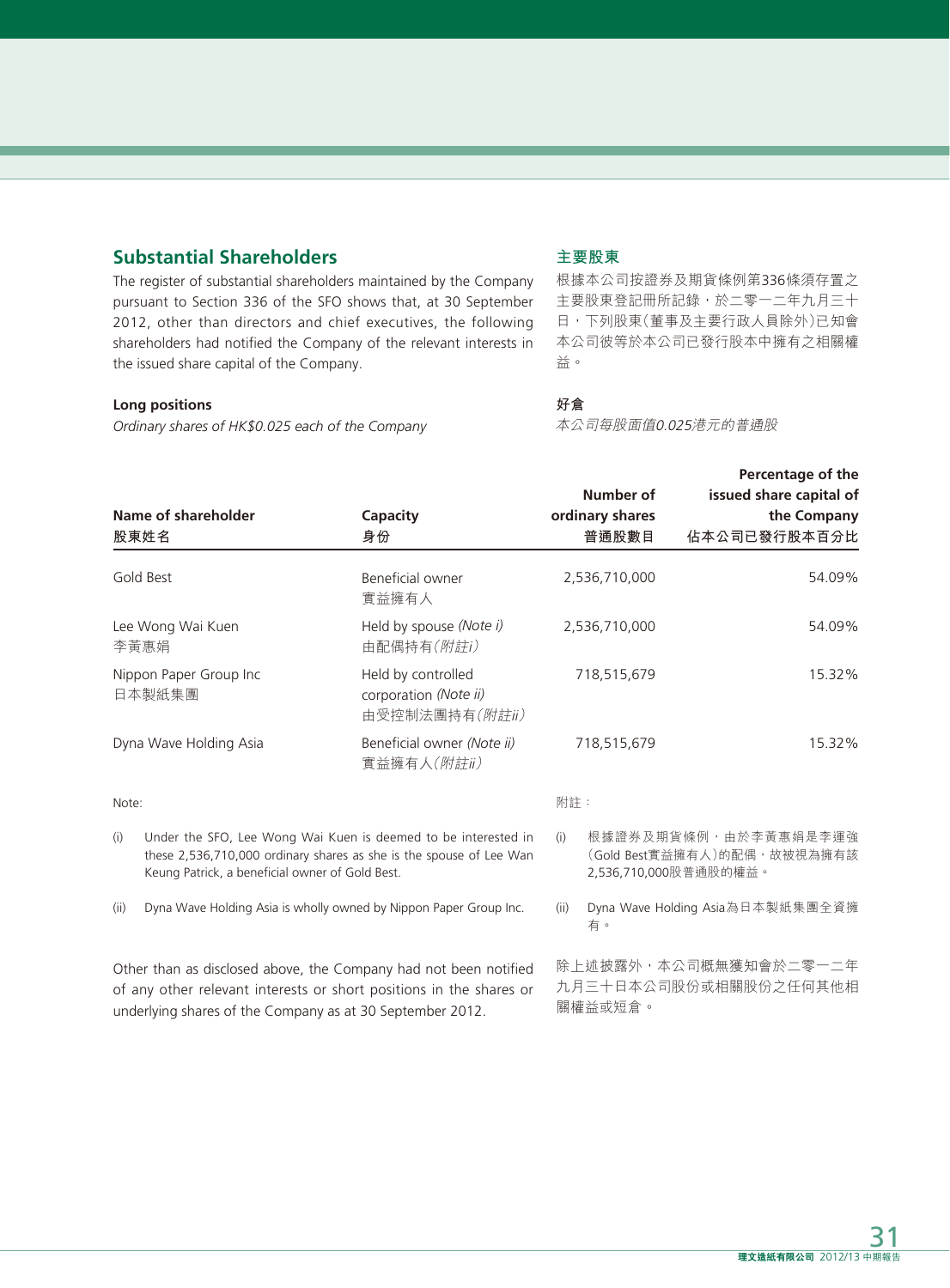# **Purchase, Sale or Redemption of the Company's Listed Securities**

During the period, neither the Company nor any of its subsidiaries purchased, sold or redeemed any of the Company's listed securities.

### **Model Code for Securities Transactions**

The Company has adopted the Model Code for Securities Transactions by Directors of Listed Issuers (the "Model Code") as set out in Appendix 10 to the Listing Rules as a code of conduct regarding directors' securities transactions. All the members of the Board have confirmed, following specific enquiry by the Company that they have complied with the required standards set out in the Model Code throughout the six months ended 30 September 2012. The Model Code also applies to other specified senior management of the Group.

#### **Code on Corporate Governance Practices**

In the opinion of the Directors, the Company has complied with the code provisions listed in the Code on Corporate Governance Practices as set out in Appendix 14 of the Listing Rules throughout the six months ended 30 September 2012.

#### **Audit Committee**

The Audit Committee of the Company comprised of one nonexecutive director namely Mr Yoshio Haga and three independent non-executive directors namely, Mr Wong Kai Tung Tony, Mr Peter A Davies and Mr Chau Shing Yim David.

The Audit Committee has reviewed with management the accounting principles and practices adopted by the Group and discussed internal control procedures and financial reporting matters including the review of the Group's unaudited interim financial statements for the six months ended 30 September 2012.

On behalf of the Board

**Lee Wan Keung Patrick** *Chairman*

Hong Kong, 20 November 2012

#### **買賣或贖回本公司上市證券**

期內,本公司或其任何附屬公司概無買賣或贖回 本公司任何上市證券。

#### **證券交易之標準守則**

本公司已採納上市規則附錄10所載上市公司董 事進行證券交易的標準守則(「標準守則」)作為董 事進行證券交易之行為準則。本公司經向所有董 事作出具體查詢後,全體董事皆確認於截至二零 一二年九月三十日止之六個月內均遵守標準守則 所載之規定準則。標準守則亦適用於本集團之特 定高級管理層。

#### **企業管治常規守則**

董事認為,本公司已於截至二零一二年九月三十 日止六個月內一直遵守上市規則附錄14所載之 企業管治常規守則。

#### **審核委員會**

本公司之審核委員會由一位非執行董事芳賀義雄 先生及三位獨立非執行董事王啟東先生、Peter A Davies先生及周承炎先生組成。

審核委員會已與管理層檢討本集團所採納的會計 原則及慣例,並已討論內部監控程序及財務申報 等事宜,其中包括審閲本集團截至二零一二年九 月三十日止六個月的未經審核中期財務報表。

代表董事會

**李運強** 主席

香港,二零一二年十一月二十日